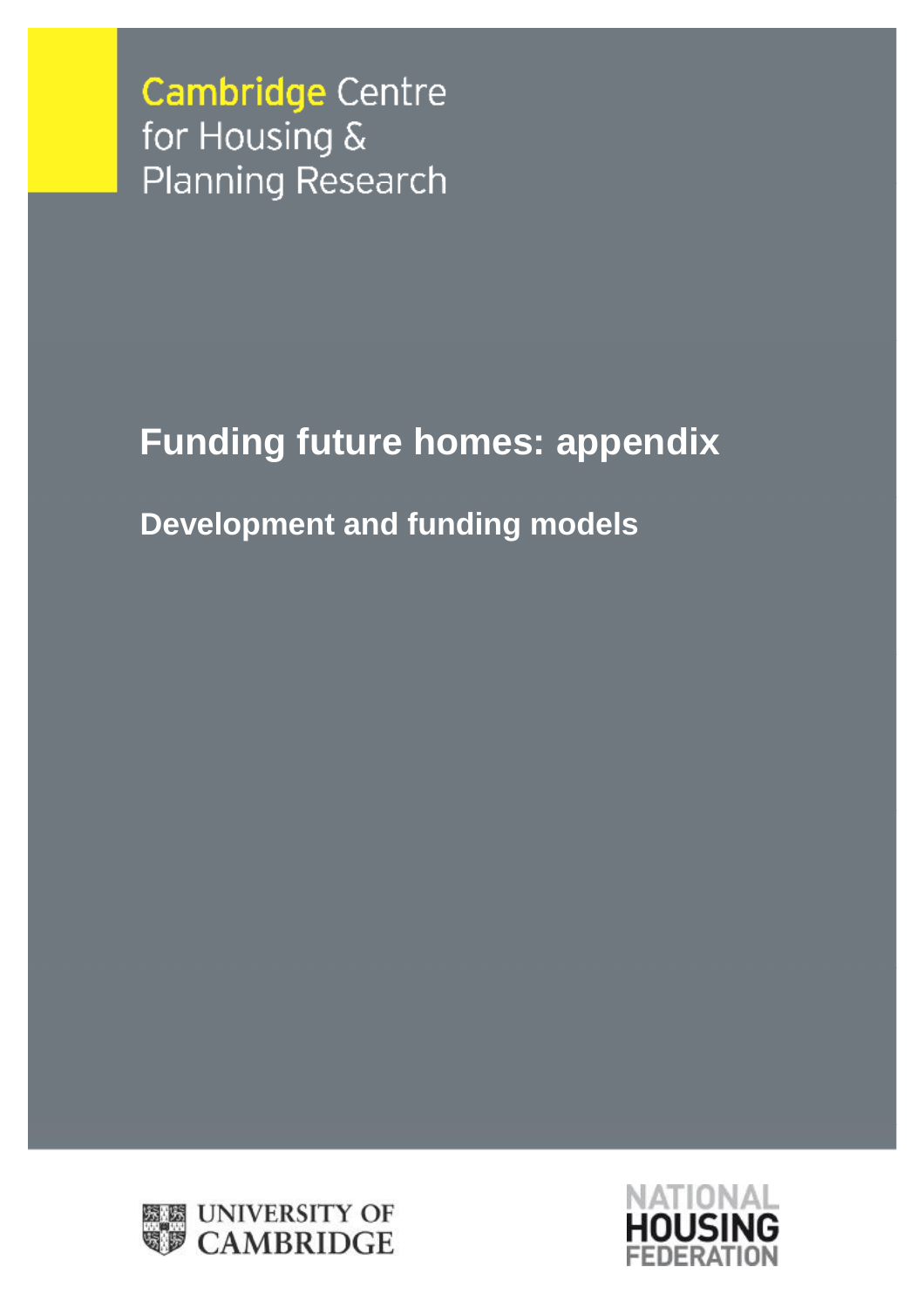# **Funding future homes Appendix: development and funding models**

Contents:

| Table A1 Summary of the relative importance of different models of providing finance for                                                                                                                                                                                                                           |
|--------------------------------------------------------------------------------------------------------------------------------------------------------------------------------------------------------------------------------------------------------------------------------------------------------------------|
|                                                                                                                                                                                                                                                                                                                    |
| Section 106 and the Town and Country Planning Act 1990<br>New Homes Bonus (NHB)<br>Private Finance Initiative (PFI)<br>Special Purpose Vehicle (SPV)<br><b>Joint Venture</b>                                                                                                                                       |
| Local Housing Companies (LHCs) - joint ventures and asset backed local authority vehicles<br>Community Infrastructure Levy (CIL)<br>Tax Increment Financing (TIF)<br><b>Accelerated Development Zones</b>                                                                                                          |
| Loan guarantees<br><b>Bond finance</b>                                                                                                                                                                                                                                                                             |
| Local authority bonds                                                                                                                                                                                                                                                                                              |
| Housing association bonds<br>Bond issuance for medium-sized housing associations                                                                                                                                                                                                                                   |
| The Housing Finance Corporation (TFHC) bonds                                                                                                                                                                                                                                                                       |
| <b>Revolving Land Bank Fund</b><br>Investment from pension funds/ sovereign wealth funds                                                                                                                                                                                                                           |
| Sale-and-leaseback - housing association deal with pension fund                                                                                                                                                                                                                                                    |
|                                                                                                                                                                                                                                                                                                                    |
| <b>Community Land Trusts (CLT)</b><br><b>Charity Bank and Troidos</b>                                                                                                                                                                                                                                              |
|                                                                                                                                                                                                                                                                                                                    |
| Austria - Housing Construction Convertible Bonds<br>China – sale of the use rights of publicly owned land<br>France - Livrét A saving scheme<br>Hong Kong - self-finance public housing sector<br>Singapore – the compulsory social security savings fund<br>Switzerland - the guaranteed cooperative housing bond |
| Table A2 Models of financing affordable housing supply in Asia and Europe31                                                                                                                                                                                                                                        |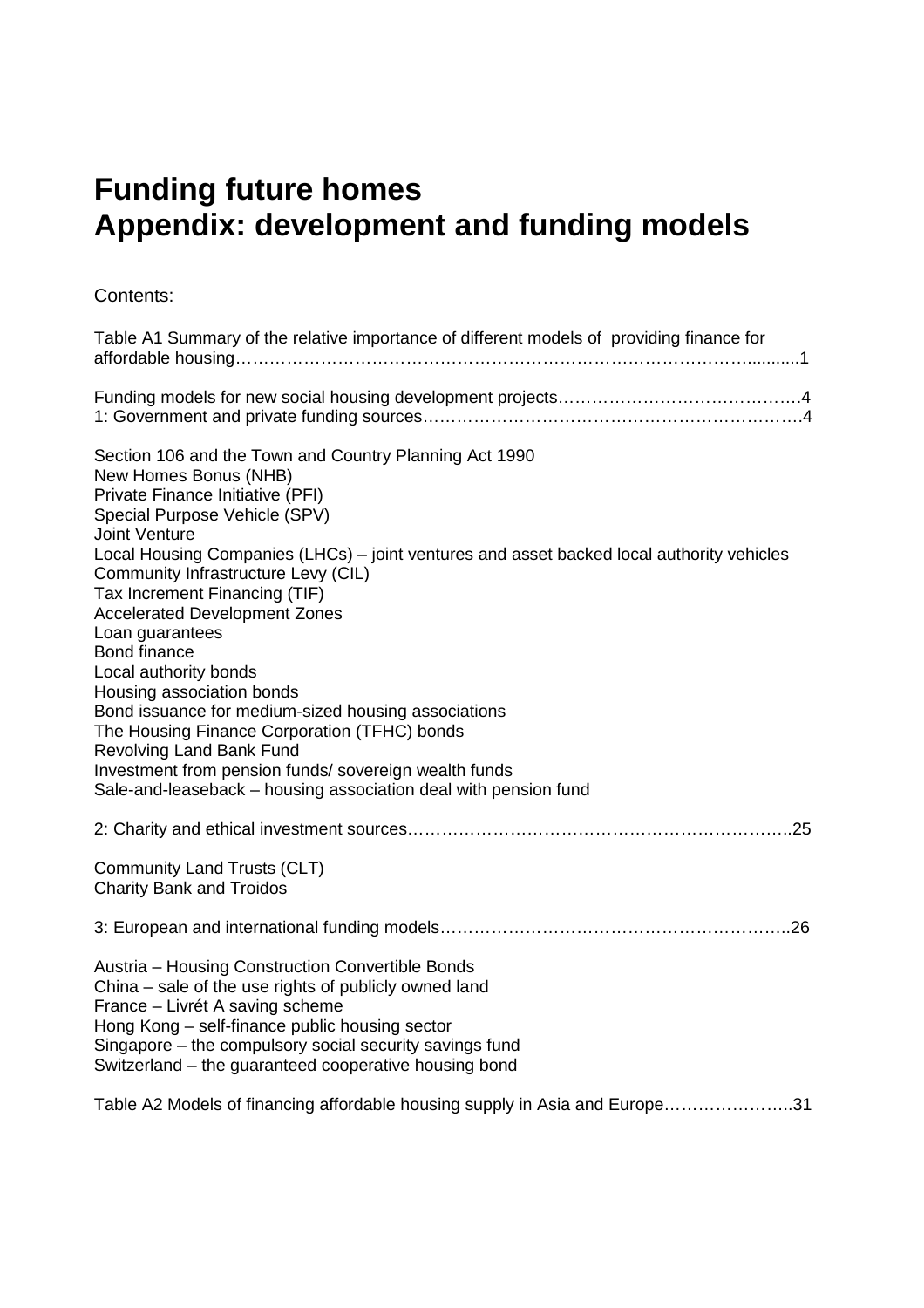#### **Table A1: Summary of the relative importance of different models of providing finance for affordable housing**

| <b>Model</b>                                                                                    | Who would use it?                                                                                                                | How would it help?                                                                                           | How important?                                                                                                                                                                                                                                                                   |
|-------------------------------------------------------------------------------------------------|----------------------------------------------------------------------------------------------------------------------------------|--------------------------------------------------------------------------------------------------------------|----------------------------------------------------------------------------------------------------------------------------------------------------------------------------------------------------------------------------------------------------------------------------------|
| New Homes Bonus<br>(NHB)                                                                        | Local authority collects<br>it and could give or lend<br>it to associations.                                                     | More homes built.                                                                                            | Our own survey suggested NHB is<br>not enough to get more homes built<br>but it could be used to create a<br>revolving land bank fund; see<br>below.                                                                                                                             |
| Revolving Land<br>Bank Funds (RLBS)                                                             | Local authority<br>establishes fund to buy<br>sites and put in<br>infrastructure.                                                | Help registered providers<br>(RPs) to access serviced<br>land.                                               | Highland LBF used council tax<br>receipts from second homes to<br>finance site purchase. Grown<br>subsequently from land trading<br>surpluses. Could be important                                                                                                                |
| Loan guarantees                                                                                 | Local authority would<br>guarantee a loan to an<br>RP.                                                                           | Access to cheaper loans,<br>access to short-term funding.                                                    | Have been important in Sweden<br>and the Netherlands.                                                                                                                                                                                                                            |
| <b>Scottish Government</b><br>loan guarantee                                                    | Used to set up the<br><b>National Housing Trust</b><br>which involves councils<br>setting up joint ventures<br>with developers.  | Aims to deliver 1,000-2,000<br>homes in Scotland over 10<br>years.                                           | Quite a complex scheme to procure<br>new affordable homes from<br>developers. Could be important in<br>Scotland.                                                                                                                                                                 |
| Section 106                                                                                     | Housing associations<br>purchase housing from<br>developers at reduced<br>cost.                                                  | Directly helps housing<br>associations with funding.                                                         | Less important in recession, but still<br>considerable potential.                                                                                                                                                                                                                |
| Community<br>Infrastructure Levy<br>(CIL)                                                       | Local authority uses<br>developer contributions<br>to provide necessary<br>infrastructure.                                       | Would enable homes to be<br>built where previously<br>infrastructure was lacking.                            | Important as applies to all<br>development, not just large<br>residential schemes.                                                                                                                                                                                               |
| <b>Real Estate</b><br><b>Investment Trusts</b><br>(REITS)                                       | Would allow housing<br>associations to access<br>investment from<br>institutional investors                                      | They provide tax breaks for<br>investors so could incentivise<br>private investment in<br>affordable housing | A small number have invested in<br>rental housing - but none are<br>dedicated to housing investment. So<br>far attempts have proved<br>unsuccessful but the new regime<br>looks more workable                                                                                    |
| <b>Private Finance</b><br>Initiative (PFI) set up<br>in 1992                                    | Local authority awards<br>a 20- or 30-year<br>contract to a private<br>consortium to refurbish<br>estate and provide<br>services | Over 12,000 refurbished<br>homes and 1,000 new-build<br>by April 2009                                        | National Audit Office found most<br>schemes overspent. Credit crunch<br>has raised costs further and CLG<br>removed £160m unspent PFI credits<br>from local authorities to help public<br>deficit reduction. Unlikely to be<br>important in future                               |
| <b>Special Purpose</b><br>Vehicles (SPVs) /<br>Joint Ventures with<br>private house<br>builders | Set up by housing<br>associations to develop/<br>refurbish affordable<br>housing                                                 | Often used in PFI deals to<br>protect local authority from<br>potential losses or delivery<br>failure        | Although more expensive than<br>traditional housing association<br>loans, it is not secured against<br>housing association assets so<br>association is protected. High<br>gearing means weighted cost of<br>capital and finance is lower than<br>usual. Could be quite important |
| Local asset backed<br>vehicles / local<br>housing company                                       | SPVs owned by public/<br>private partnership for<br>regeneration and<br>renewal                                                  | Public sector invests land or<br>stock into the SPV which are<br>matched in cash by private<br>partner       | 100% equity backed so expensive -<br>in credit crunch may produce fewer<br>units than planned or may simply be<br>unviable. Not likely to be important<br>in the future                                                                                                          |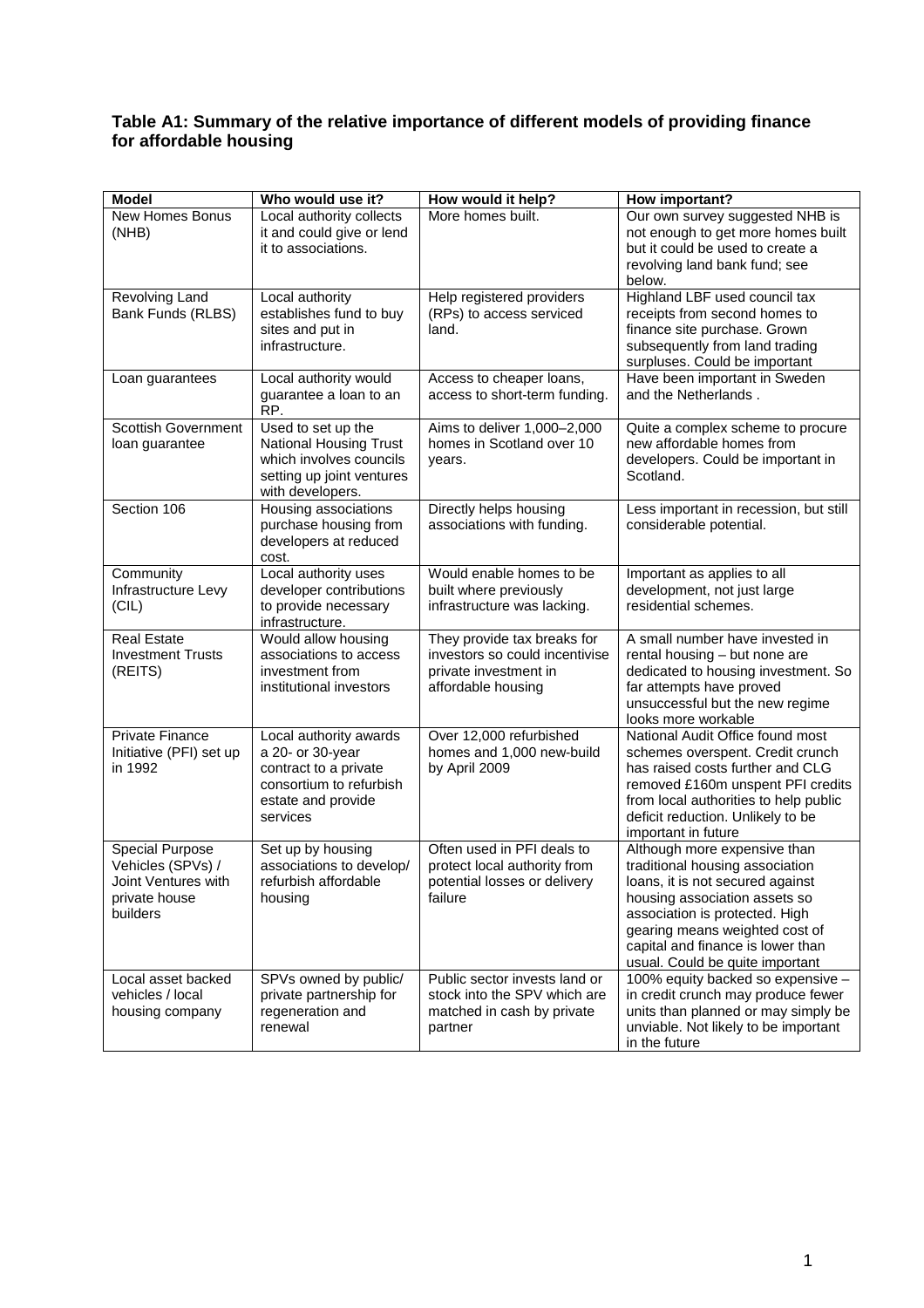| <b>Model</b>                                                                    | Who would use it?                                                                                                                                                                                                                                   | How would it help?                                                                                                                                                                              | How important?                                                                                                                                                                                           |
|---------------------------------------------------------------------------------|-----------------------------------------------------------------------------------------------------------------------------------------------------------------------------------------------------------------------------------------------------|-------------------------------------------------------------------------------------------------------------------------------------------------------------------------------------------------|----------------------------------------------------------------------------------------------------------------------------------------------------------------------------------------------------------|
| <b>New Supply Shared</b><br>Equity with                                         | <b>Scottish Government</b><br>has one, so has HCA                                                                                                                                                                                                   | Buyer purchases 80% share,<br>10% equity provided by                                                                                                                                            | Only produces a small number of<br>affordable homes that are usually                                                                                                                                     |
| developers                                                                      |                                                                                                                                                                                                                                                     | developer and public sector                                                                                                                                                                     | lost to the market on resale                                                                                                                                                                             |
| Second-hand market<br>for shared ownership<br>properties                        | Housing associations<br>could issue new shared<br>ownership property on<br>leases that require first<br>refusal on moves - the<br>housing association<br>would then retain<br>property for shared<br>ownership                                      | Would increase the supply of<br>shared ownership homes in<br>the long term                                                                                                                      | Would take time to make much<br>impact but could become important<br>over time, especially if lenders<br>become happier to lend on shared<br>ownership once there is an<br>established market            |
| Tax Increment<br>Financing (TIF)/<br>Accelerated<br>Development Zones<br>(ADZs) | Used in USA to<br>stimulate economic<br>development by<br>enabling anticipated tax<br>revenues to be spent to<br>enhance the area                                                                                                                   | Can be created specifically<br>to fund affordable housing.<br>ADZs are similar but use<br>retention of business rates<br>and so sidestep legal<br>problems that were a barrier<br>to TIFs in UK | Waterfront in Edinburgh will be the<br>first TIF project in the UK. Aire<br>Valley Leeds is piloting the ADZ<br>model. If successful, could be very<br>important for large-scale<br>regeneration schemes |
| Bond finance                                                                    | Local authority or<br>housing association<br>could issue bonds                                                                                                                                                                                      | Would secure additional<br>funding                                                                                                                                                              | Some large housing associations<br>have issued bonds in their own<br>name and there is growing interest.<br>Bonds are now a standard part of<br>housing finance in Austria                               |
| Local authority<br>bonds                                                        | Local authority could<br>use them to fund social<br>housing and other<br>projects                                                                                                                                                                   | Secures additional funding at<br>favourable rates                                                                                                                                               | <b>Local Government Association</b><br>wants to launch a Scandinavian-<br>type vehicle to raise money for<br>councils on the bond market                                                                 |
| Housing association<br>bonds                                                    | Some large individual<br>housing associations                                                                                                                                                                                                       | Secures additional funding at<br>favourable rates                                                                                                                                               | Important to the housing<br>associations that issue them -<br>typically bought by investor who put<br>them into illiquid funds to meet long-<br>term obligations                                         |
| <b>Housing Finance</b><br>Corporation bonds                                     | Targeted at provision of<br>affordable housing by<br>housing associations                                                                                                                                                                           | Secures additional funding<br>for smaller and medium<br>sized housing associations                                                                                                              | Again, important to the housing<br>associations that benefit - typically<br>bought by life insurance companies<br>and pension funds                                                                      |
| Investment by<br>institutions                                                   | Current yields on<br>private renting only<br>3.5% whereas<br>institutions require 7% -<br>credit crunch is<br>changing this                                                                                                                         | Secures additional long-term<br>funding for major projects                                                                                                                                      | Could become increasingly<br>important as pension funds switch<br>from higher yields to more secure<br>returns in current economic climate                                                               |
| Sale and leaseback                                                              | Involves a pension fund<br>selling a housing<br>association a long-term<br>lease on the properties<br>it sells to the fund $-$<br>freehold reverts to<br>housing association at<br>term for nominal fee, ie<br>asset amortises to zero<br>over time | Provides 20-30-year secure<br>income streams to pension<br>fund while enabling<br>properties to be developed<br>or renewed                                                                      | Such deals have always been<br>important in commercial property;<br>could become important for social<br>rental property particularly for the<br>new 'affordable rent' policy                            |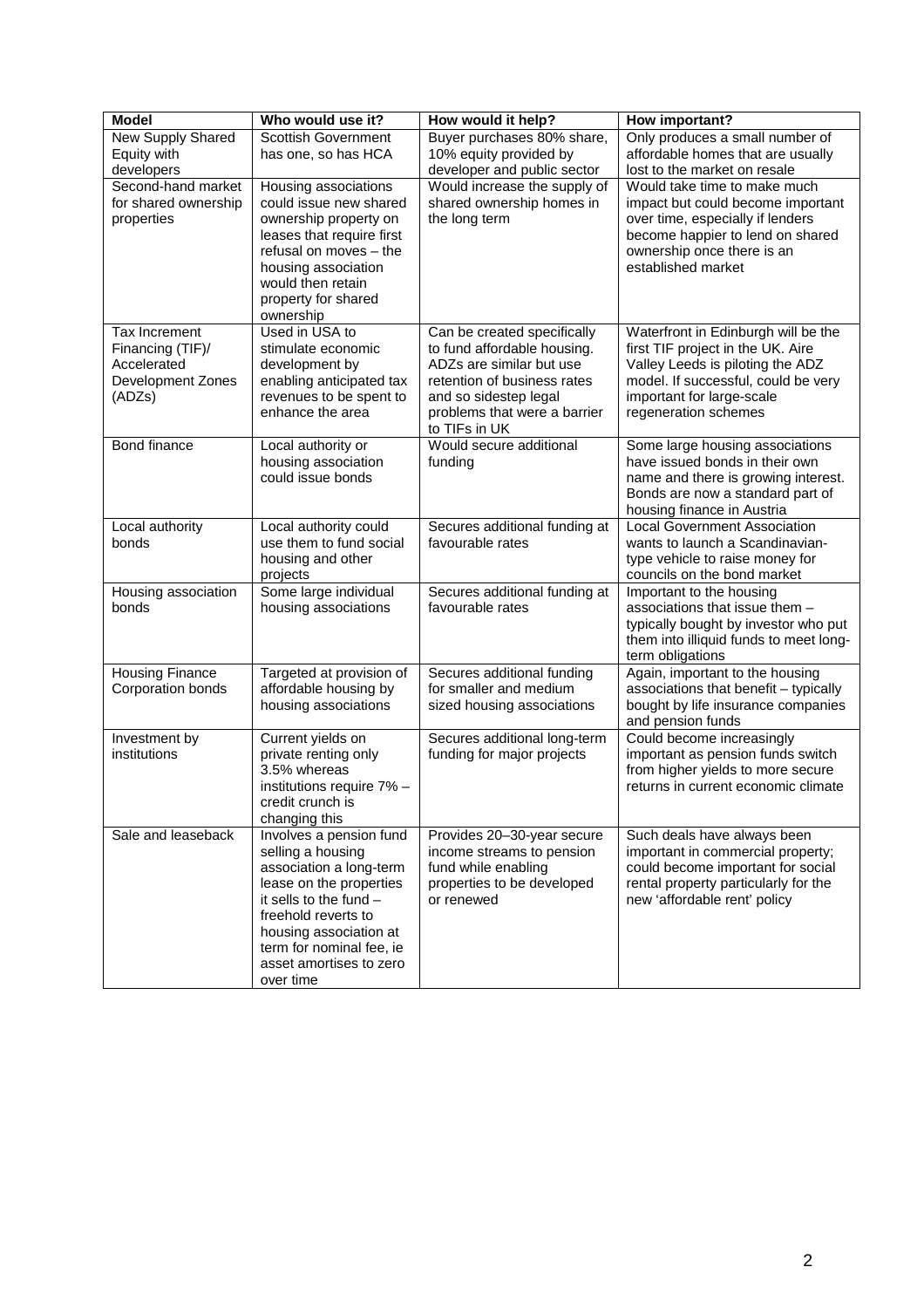| <b>Model</b>                        | Who would use it?                               | How would it help?                                                 | How important?                                                                                           |
|-------------------------------------|-------------------------------------------------|--------------------------------------------------------------------|----------------------------------------------------------------------------------------------------------|
| Community land                      | Resident buys home for                          | Can also be used for                                               | So far small scale. Unlikely to                                                                          |
| trusts                              | construction costs only,                        | affordable rented homes.                                           | become important except in small                                                                         |
|                                     | community retains land                          | Have made some rural                                               | rural areas unless government                                                                            |
|                                     | and can impose                                  | homes more affordable for                                          | provides support                                                                                         |
|                                     | conditions                                      | local people                                                       |                                                                                                          |
| <b>Charity Bank</b>                 | A charity savings and                           | Use for affordable housing                                         | Unlikely to become important in the                                                                      |
|                                     | loans bank                                      | quite limited                                                      | near future                                                                                              |
| Triodos ethical bank                | Dutch bank with offices<br>in UK                | Agreed £100m loans to<br>housing associations in UK<br>during 2009 | Will not lend more than £30m to<br>individual housing associations so<br>aimed mainly at smaller housing |
|                                     |                                                 |                                                                    | associations, for whom it could be<br>an important source                                                |
| <b>International funding models</b> |                                                 |                                                                    |                                                                                                          |
| Austria - housing                   | Created new system of                           | Low-cost funds to social                                           | Housing bonds are now a standard                                                                         |
| bonds with tax                      | housing finance with a                          | landlords to build affordable                                      | part of all financial investment                                                                         |
| incentives to                       | protected circuit of                            | homes                                                              | portfolios in Austria                                                                                    |
| purchasers                          | housing construction                            |                                                                    |                                                                                                          |
|                                     | convertible bonds to<br>channel investment into |                                                                    |                                                                                                          |
|                                     | affordable housing                              |                                                                    |                                                                                                          |
| China - sale of                     | All land in China is                            | Since 1987 this land-based                                         | An important part of infrastructure                                                                      |
| publicly owned land                 | publicly owned, so this                         | financing has helped                                               | funding in China                                                                                         |
|                                     | is a system of selling                          | localities to fund                                                 |                                                                                                          |
|                                     | land through auctions or                        | infrastructure                                                     |                                                                                                          |
|                                     | competitive tenders.                            |                                                                    |                                                                                                          |
|                                     | City retains 60% of                             |                                                                    |                                                                                                          |
|                                     | proceeds                                        |                                                                    |                                                                                                          |
| France – scheme to                  | Social landlords get                            | The French think that this                                         | This now accounts for the largest                                                                        |
| convert short-term                  | low-interest loans for                          | system is extremely                                                | proportion of social housing finance                                                                     |
| savings deposits into               | new development                                 | successful - savers have a                                         | in France                                                                                                |
| low-interest long-                  |                                                 | tax-free incentive and rushed                                      |                                                                                                          |
| term loans                          |                                                 | to put their savings in the                                        |                                                                                                          |
|                                     |                                                 | Livrét A savings accounts<br>during the global financial           |                                                                                                          |
|                                     |                                                 | crisis                                                             |                                                                                                          |
| Hong Kong - sale of                 | Hong Kong Housing                               | Requires a stock of non-                                           | This is now the main form of finance                                                                     |
| non-housing assets                  | Authority has been                              | housing assets which is                                            | for affordable homes in Hong Kong                                                                        |
| has financed new                    | virtually self-financing                        | common in Hong Kong -                                              | -previously sales of homes                                                                               |
| affordable housing                  | since 1987                                      | retail units beneath housing                                       | provided funds, but this was                                                                             |
|                                     |                                                 | tower blocks                                                       | stopped in 2002                                                                                          |
| Singapore -                         | <b>Central Provident Fund</b>                   | Requires legal compulsion to                                       | This is the only form of finance for                                                                     |
| compulsory savings                  | used to finance new                             | save (rather like a tax).                                          | affordable housing in Singapore                                                                          |
| bond                                | construction while                              | Avoids the need for costly                                         |                                                                                                          |
|                                     | savers can eventually                           | open market borrowing by                                           |                                                                                                          |
|                                     | withdraw savings to                             | the government                                                     |                                                                                                          |
|                                     | cover mortgage                                  |                                                                    |                                                                                                          |
| Switzerland - Bond                  | repayments<br>The Bond Issuing                  | Provides low-interest funds                                        | Important for Swiss non-profit                                                                           |
| <b>Issuing Cooperative</b>          | Cooperative raises                              | for new affordable housing                                         | landlords but the non-profit housing                                                                     |
|                                     | funds with a state                              | by non-profit landlords                                            | sector in Switzerland is very small                                                                      |
|                                     | guarantee                                       | without subsidy                                                    |                                                                                                          |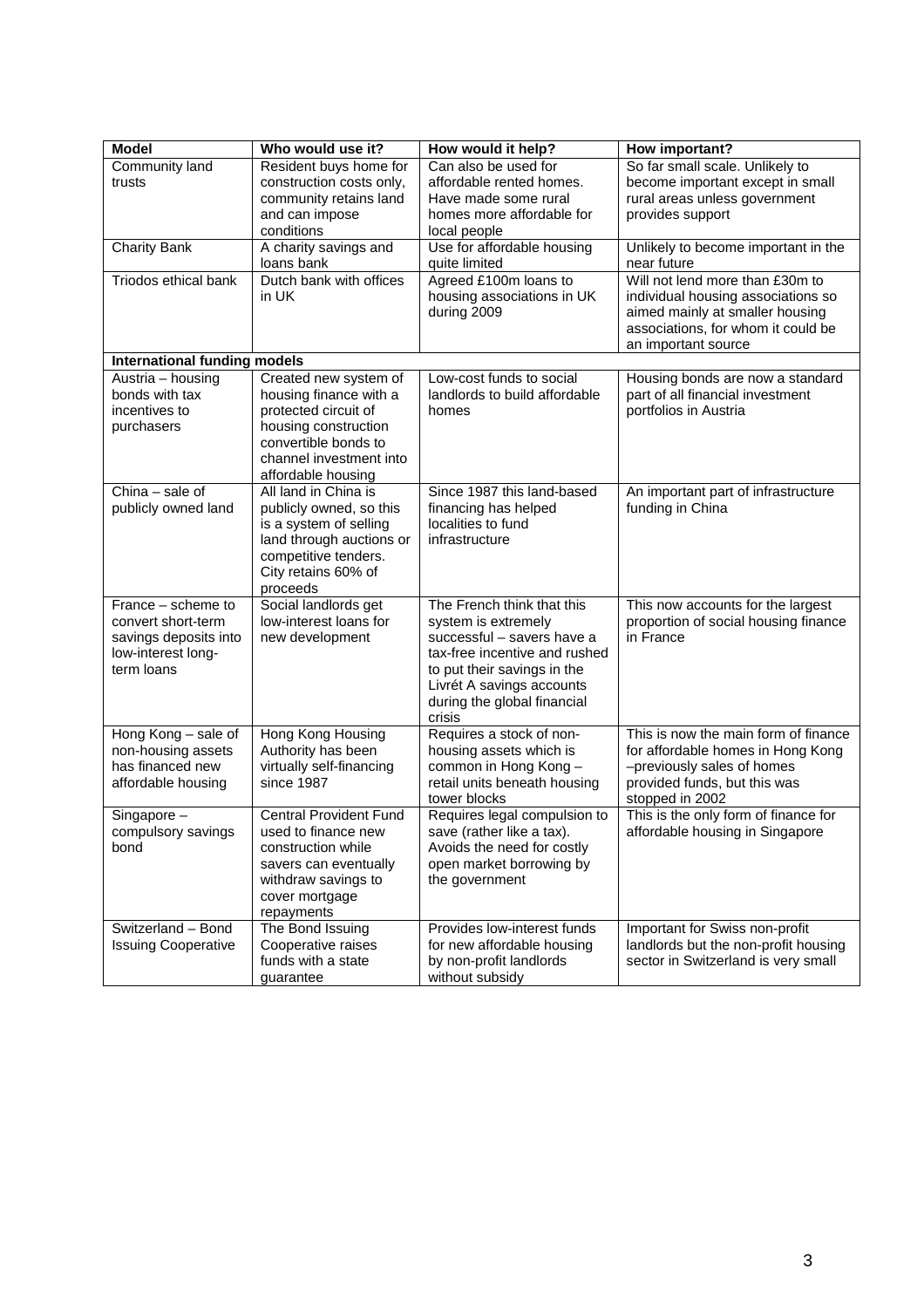# **Funding models for new social housing development projects**

# **1.Government and Private funding sources Government**

# **Section 106 (S106) of the Town and Country Planning Act 1990**

S106 of the Town and Country Planning Act 1990 allows a local planning authority to enter into a legally binding agreement or planning obligation with a landowner in association with the granting of planning permission. The agreements are a way of delivering or addressing matters which make development acceptable in planning terms, such as support for the provision of services and infrastructure.

Throughout the 1990s and up to 2007, the increasing use of S106 to deliver additional Throughout the 1990s and up to 2007, the increasing use of S106 to deliver additiona<br>affordable housing meant that by 2006/07 nearly 60% of new affordable homes were delivered in this way. This is illustrated in Figure A1.



**Figure A1: Section 106 completions as a percentage of all affordable housing completions and acquisitions in England**

Research by Sheffield University showed the value of S106 in terms of both affordable housing and financial and in-kind contributions for other services and infrastructure, including roads, recreational facilities, education, health and community facilities (Crook et al, 2011). The value in 2007–08 was £4.9bn, of which approximately half was for new affordable The value in 2007–08 was £4.9bn, of which approximately half was for new affordable<br>housing. The use of S106 held up surprisingly well during 2008–09 and 2009–10 and is still responsible for over half of all new affordable homes in England. other services and infrastructure,<br>community facilities (Crook et al,<br>iimately half was for new affordat<br>during 2008–09 and 2009–10 an<br>es in England.<br>ay see a decline, especially as<br>rities to renegotiate agreements

However as the economic downturn persists we may see a decline, especially as government policy is now to encourage local authorities to renegotiate agreements downwards where developers can demonstrate that the S106 contributions are affecting

Source: CLG HSSA statistics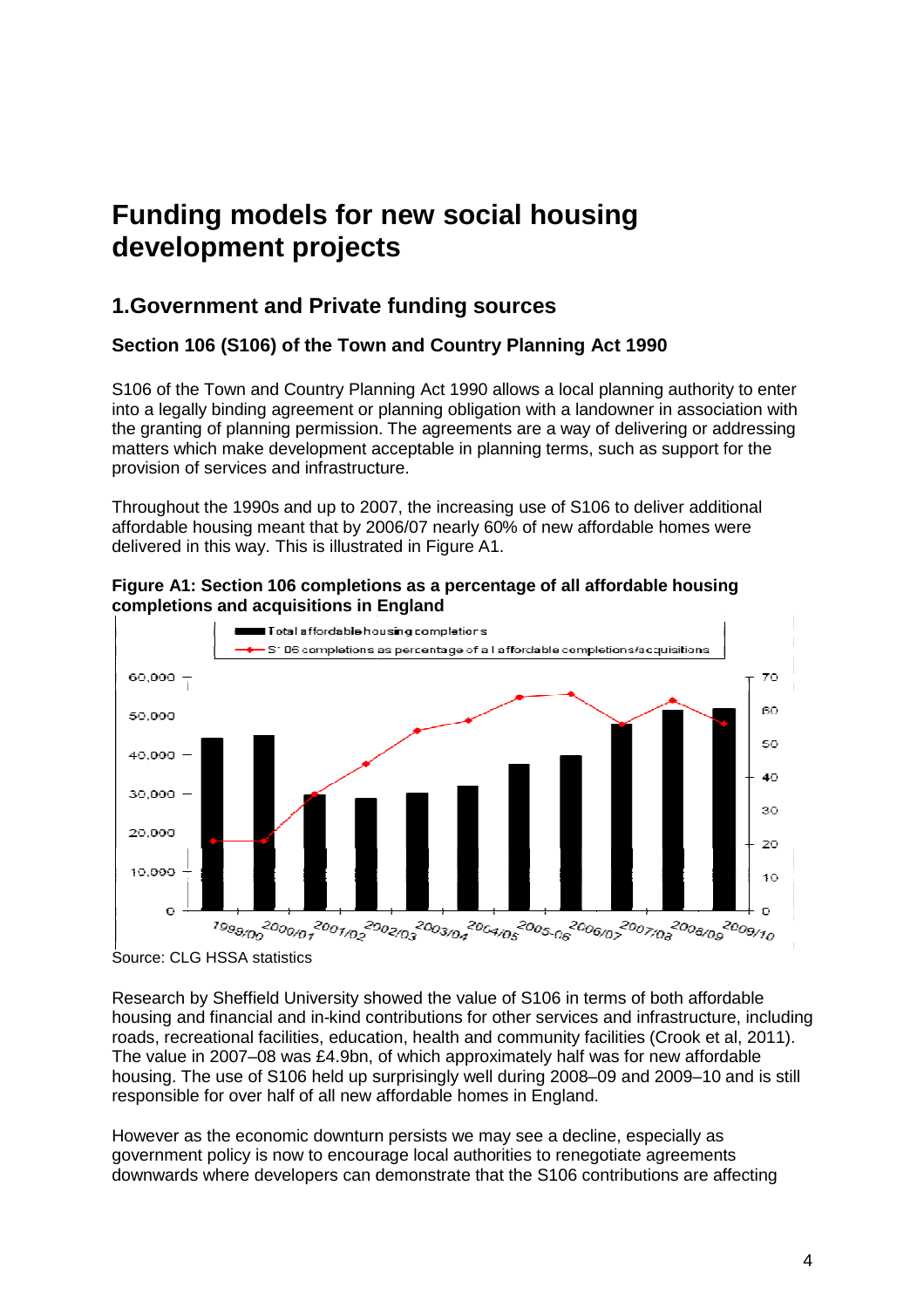scheme viability. There is also a significant risk that the reformed planning system, including the National Planning Policy Framework (NPPF) and CIL will offer less support for S106 delivery by housing associations than Planning Policy Statement 3 has done. For example, the final NPPF may allow developers to make more use of commuted payments in lieu of onsite delivery of affordable homes as is the current strong expectation.

## **The role of housing associations**

Housing associations have become increasingly important in the delivery of additional affordable housing through S106. They have negotiated with developers to purchase the onsite affordable units at appropriate discounts, determined ultimately by the expected future rental stream / sale price (for shared ownership), the amount of grant if available, and the ability of the association to use its reserves. In practice shared ownership, which has been more desirable to the developer than social rented units, has been used to cross-subsidise the social rented housing, especially in the absence of grant.

However, the negotiations between developers and associations have been criticised for being a 'beauty contest' where the developer phones around several associations and asks for the highest offer. As a result some districts, such as Bristol, have established a matrix of prices that associations should pay (and developers should expect to receive) for different types of units determined by floorspace in inner and outer areas of the city. The prices are set in relation to the value of market housing in those areas. Other authorities have followed suit. This approach has only been partially successful, since in practice a developer can sell the units to anyone willing to pay more than the matrix prices. For many developers, however, it has provided greater certainty when undertaking development appraisals and purchasing land. In Bristol, the developer can expect to receive 50% of open market value (OMV) for social rented units and 60% of OMV for intermediate units (Bristol City Council, 2011).

Strengths: The main strength of the policy lies in the fact that it is a locally negotiated agreement. It does not simply feed into HMRC or the Treasury, nor is it redistributed to other areas on equity grounds. For these reasons it has been far more successful in extracting development value than attempts to impose a national tax on development value.

Weaknesses: The cumulative impact of planning changes including the NPPF and CIL may give local authorities less scope to successfully negotiate S106 affordable agreements than at present. After 6 April 2014, local authorities are not allowed to pool more than five separate S106 contributions to contribute to infrastructure to support development. This is partly in the expectation that most if not all authorities will introduce a CIL with a scaled back S106 relating only to affordable housing and mitigation of adverse impacts from the development. In a recent survey of local planning authorities there were no respondents who said that they would not be introducing a CIL.

# **New Homes Bonus (NHB)**

The coalition government introduced the NHB to replace regional construction targets in England in order to stimulate competition between localities in new house building. The NHB, commenced in April 2011, will create an incentive for local authorities to deliver growth in their area. Under the NHB, councils in England will receive grants 'matching the council tax raised on increases in effective stock', for the following six years. Actual payments are based on the national average of the council tax band on each extra property, including empty properties brought back into use as well as new-build.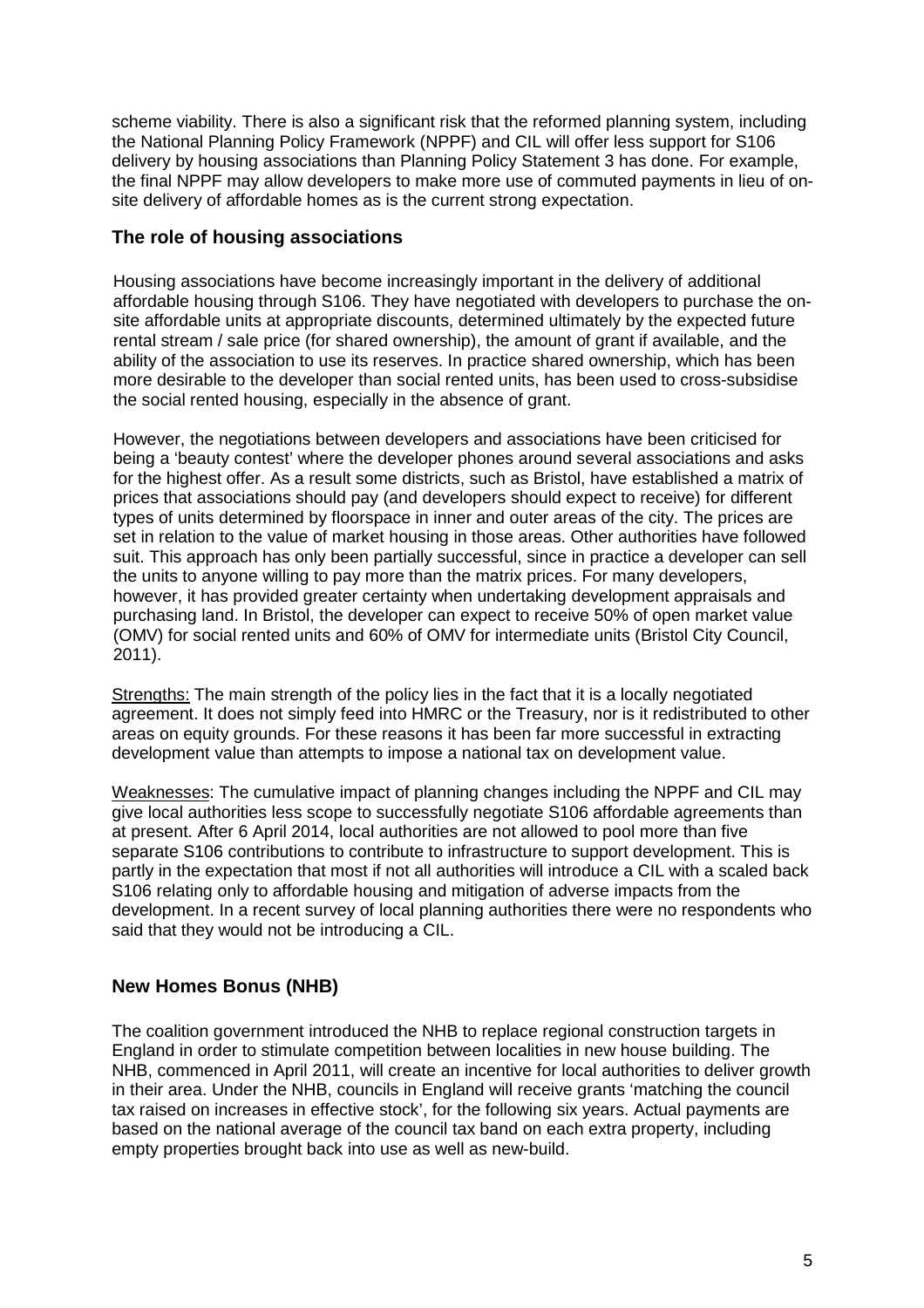Communities and Local Government (CLG) has set aside almost £1bn over the Comprehensive Spending Review period for the scheme, including nearly £200m in 2011– 12 in year one and £250m for each of the following three years. Under the current local government finance system, funding beyond those levels will come from formula grant, ie, centrally pooled business rates.

The Government estimates that at the start of the scheme the grant payable annually for each additional council tax band D property will be £1,439 (or £8,634 over six years). Linking payments to the relevant council tax band means bigger incentives to permit more upmarket developments. To provide a specific incentive for affordable housing, 'affordable homes' will generate a flat-rate premium of £350 on top of the standard payment. 'Affordable homes' means traditional social rented housing, the new 'Affordable Rent' tenure and intermediate tenure products.

For each additional new home built or brought back into use after NHB started, payments will be made for six years through non-ringfenced grant. This will be partially funded through top-slicing local authorities' formula grant.

CLG's initial impact assessment reported that by 2016/17 NHB will have increased supply by 8–13% above a baseline level. At the mid-point of this range, the impact would be equivalent to 14,000 extra homes annually. Set against the possible fall in house building arising from the Government's 'localist' planning reforms, this would be a fairly modest figure – even if achieved.

Pawson and Wilcox (2011) comment that it is hard to predict local authorities' response to the new system. However, they argue that for South East Strategic Leaders (of local authorities), NHB payments are not sufficient to induce councils to change their attitudes towards new development.

Strengths: This provides an incentive for local authorities that have vocal 'NIMBY' residents to persuade them that there can be important benefits from additional building, even of affordable housing.

Weaknesses: It is too early to know whether the incentive will have the desired effect.

#### **Private Finance Initiative (PFI)**

PFI was launched in 1992 to encourage private investment in the public sector. The local authority awards a 20- or 30-year contract to a private sector consortium. This is usually composed of two main elements: a short-term capital investment programme to refurbish and/or re-provide council-owned homes, shops and community facilities, as well as improvements to the surrounding environment on a particular housing estate (new private housing is developed as part of separate contracts); and a portfolio of long-term services previously carried out by the local authority such as repairs, estate management and maintenance, and communal services like caretaking and cleaning. Against these responsibilities is set a revenue stream based on rents and service charges.

Since 1998, £4.3bn has been allocated in England to local authority PFI housing projects (CIH Scotland, 2011). This funding had led to 50 approved projects, 25 signed deals, over 12,000 refurbished properties and almost 1,000 new properties by April 2009. However, a review by the National Audit Office revealed that 21 out of 25 PFI schemes received extra government funding between the submission of outline business case and contract signature. The report also criticised CLG for failing to assess projects for value for money, and found that all of the 25 projects had seen significant delays. A total of 12 schemes incurred cost increases of more than 100% above estimates in the initial business cases. In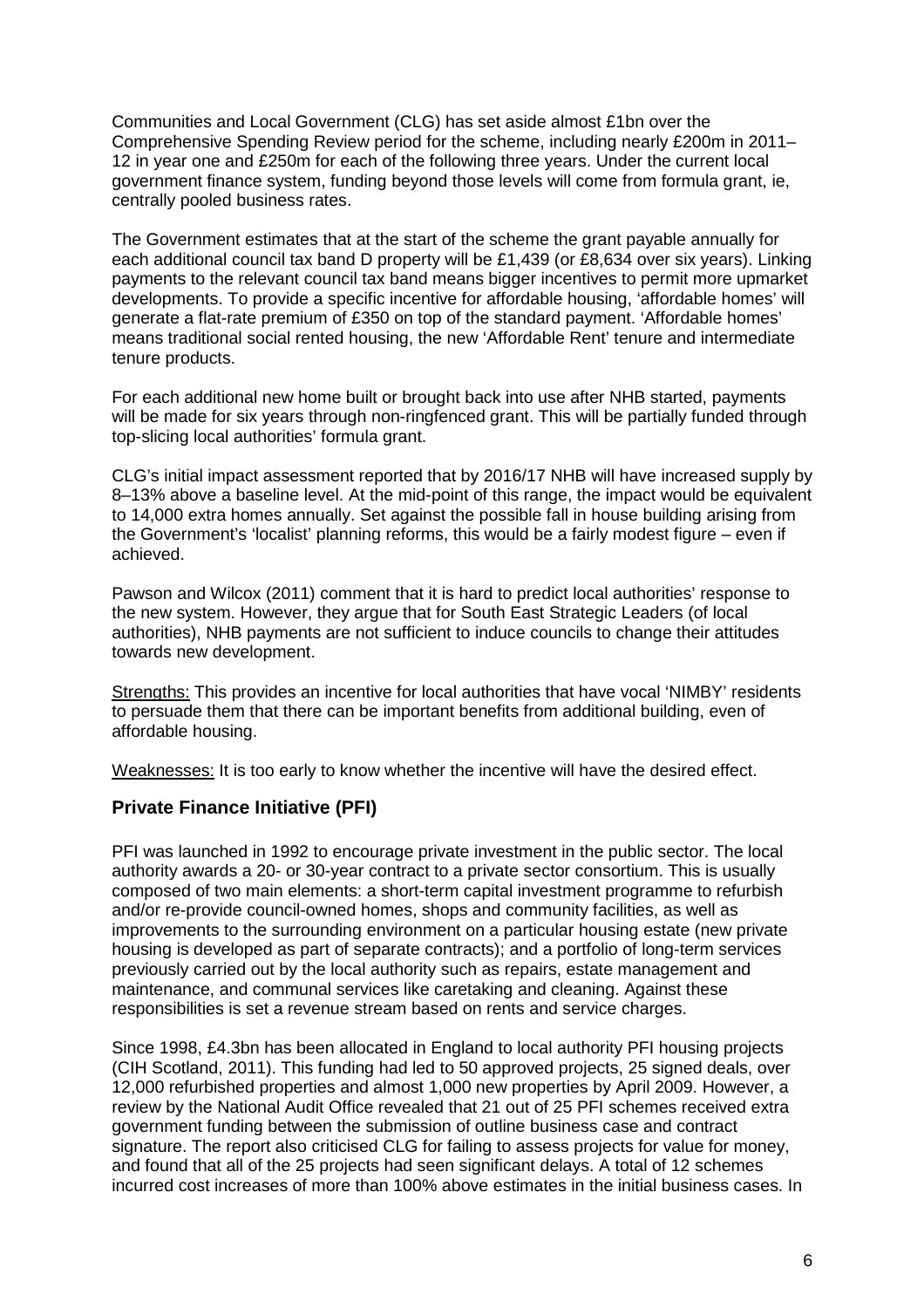June 2010, CLG withdrew £160m of unspent PFI credits from local authorities to assist with public sector deficit reduction.<sup>1</sup> More generally, the credit crunch has substantially raised the cost of PFI project financing and so appears to have significantly undermined the value-formoney potential of this investment tool. $2$ 

Strengths: A good PFI scheme should achieve a transfer from the public sector of risks that can be better dealt with by the private sector, whilst maintaining good value for money. Projects which benefit most from this method of procurement tend to have a capital intensive element and a service provision element, both of which are paid for by the local authority across a long-term contract (typically 25–30 years).

Weaknesses: The evidence on PFI is that PFI projects are extremely inflexible and thus difficult to operate (Grace and Ludiman, 2008). It has worked in a limited way for the refurbishment of street properties and some new building (Hodkinson, 2011). There are also funding issues and the credit crunch has had an adverse impact on PFI housing and regeneration projects. Before the credit crunch, housing associations were typically able to borrow at 65 bps (basis points) above the London Interbank Offered Rate (LIBOR). Today, it is more likely to be at 300–350 bps, with the additional risk that the existing lender might require refinancing of all existing borrowing at higher rates of interest.<sup>3</sup>

On 15 November 2011, the government indicated it wished to reform PFI and it launched a call for evidence [\(http://www.hm-treasury.gov.uk/d/condoc\\_pfi\\_call\\_for\\_evidence.pdf\)](http://www.hm-treasury.gov.uk/d/condoc_pfi_call_for_evidence.pdf). The government wants to consider how the private sector can deliver public assets and services and how market disciplines might play a stronger role.

It wants to explore accessing a wider range of financing sources, including encouraging a stronger role to be played by pension fund investment. It is possible that one outcome of this work will be a revised and renewed PFI scheme which could play an important role in housing and regeneration. It is thus important for the sector to take stock of what PFI could do if better structured.

# **Special Purpose Vehicle (SPV)**

A SPV or a project company is set up by a housing association for the development and construction of affordable housing (or private housing for sale) and the refurbishment of existing housing.

A number of successful SPVs have been used around the country to deliver property/asset projects such as Urban Regeneration Companies; they have also been extensively used in PFI deals. In many of these partnerships, the local authority commits land to the SPV and establishes a contract with it to protect the council from potential losses or delivery failure. The council does not influence or control the SPV (but agrees and supports its purpose).

The SPV oversees development through contracts with developers and housing associations; it undertakes a strategic role, such as land assembly and recycling of funding. Hence it is not a delivery agent and does not take development risk, which is assumed by the developer/housing association. Usually, there is no upfront land payment or equity

 1 'Housing PFI in doubt as Shapps launches review,' *Inside Housing*, 2 July 2010

<http://www.insidehousing.co.uk/news/finance/housing-pfi-in-doubt-as-shapps-launches-review/6510538.article> 2 'PFI dead in current form, Treasury signals,' *Financial Times*, 14 November 2010 [http://www.ft.com/cms/s/0/0344a800-](http://www.ft.com/cms/s/0/0344a800) 0edd-11e1-b585-00144feabdc0.html#axzz1dlq1OFgO

 $^3$  Ashurst Insight, 'Government announces building blocks to bolster social housing PFI', March 2009 [www.ashurst.com/doc.aspx?id\\_Content=4313](http://www.ashurst.com/doc.aspx?id_Content=4313)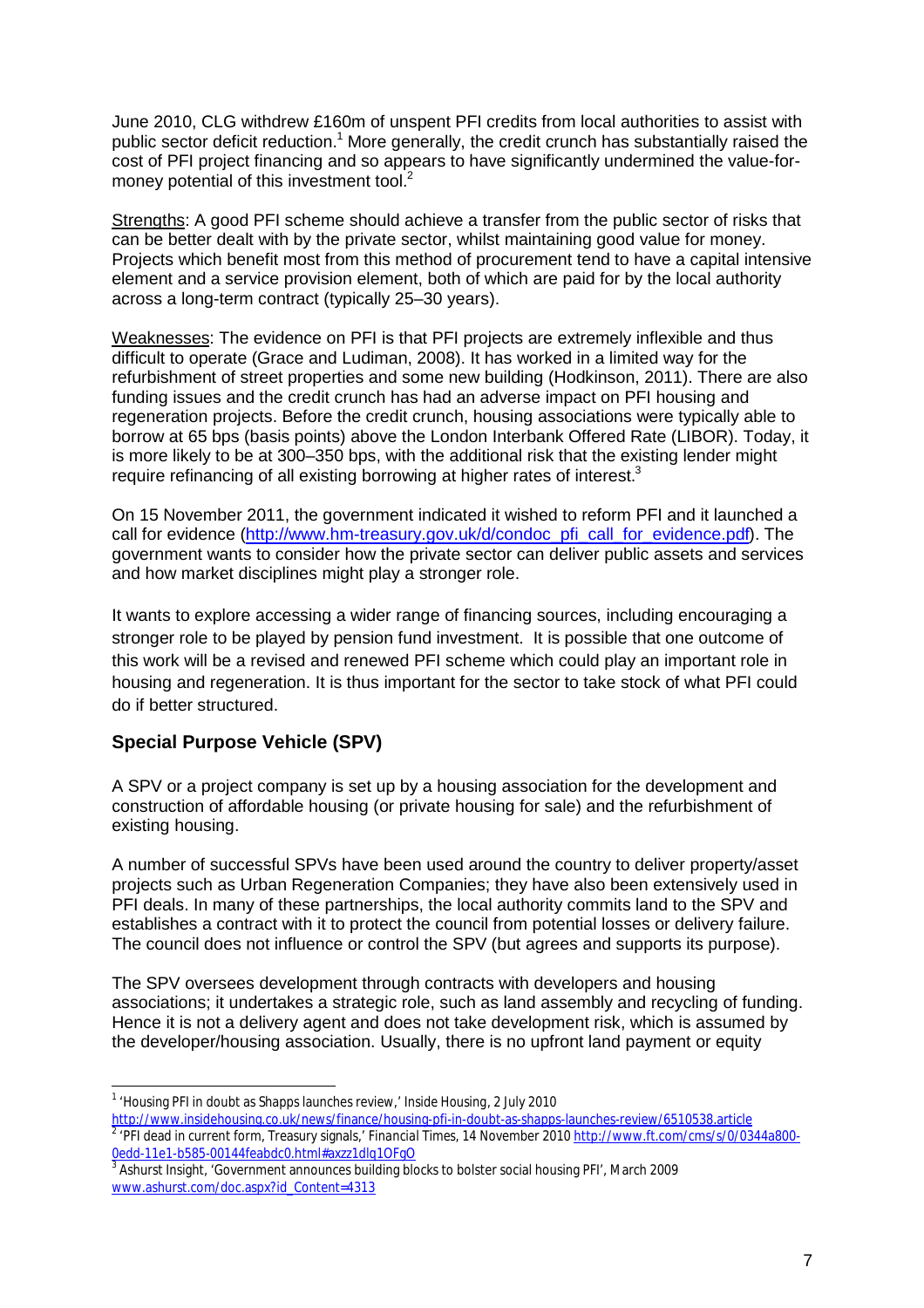contribution from the developer or housing association but they guarantee future payments to the SPV.

On projects funded in this way, it is possible to secure 90–95% of the funding required from a bank or other debt provider. Typically, bank (or senior) debt is priced at the LIBOR rate, to which a margin is added to reflect the risk profile of the project borrower. This rate is usually fixed (hedged) at financial close, thus negating the risk of interest rate movements during the life of the project (Parker, 2008).

Strengths: As lenders are dependent on the project revenues being sufficient to repay the loans they have advanced, the project will be subject to significant due diligence (which in itself should be of comfort to a housing association). A number of housing associations have delivered, or are working up, projects using SPV. The approach is attractive not just because of the contractual and financial rigour that accompanies it, but because it is particularly well suited for large and complex projects (Parker, 2008).

Weaknesses: Finance raised in this way is generally more expensive than traditional housing association funding, because it is not secured against the assets of the housing association but against the revenues to be generated by the project. In this way, the housing association's balance sheet is protected. Between 5% and 10% of the project funding needs to come from the project sponsors (the owners of the SPV). This could be funded from cash reserves or the value of any assets (land or property) that the housing association is contributing to the project. Equity is by definition risk capital, and equity returns will only be earned if the SPV delivers sufficient revenues to permit the payment of dividends. The high gearing (debt: equity structure) means that the weighted cost of capital and the cost of financing a project are lower than is typically the case for more speculative or uncertain developments.

#### *Example: SPV to provide mortgage lending for home purchase*

An SPV was created by Gentoo HG to acquire and sell on units of housing. It involved the set- up of a new funding structure, the 'Gentoo Genie', as shown in Figure A2.<sup>4</sup> The fund was approved by the Financial Services Authority. Social landlords, private developers and councils can sell land and units of stock to the fund. The fund has first refusal on repurchasing the unit at a market price. Gentoo was initially set up to provide funding for just 60 new-build properties. The intention was to grow the fund to 100 properties by the end of 2011 and achieve full occupation by the end of the first quarter of 2012.<sup>5</sup>

4 'FSA-registered fund aims to slake mortgage lending drought,' *Social Housing*, July 2010 [http://www.socialhousing.co.uk/News/FSA-registered\\_fund\\_aims\\_to\\_slake\\_mortgage\\_lending\\_drought](http://www.socialhousing.co.uk/News/FSA-registered_fund_aims_to_slake_mortgage_lending_drought) <sup>5</sup> 'New first-time buyer product gets FSA approval,' 19 October 2011 [http://www.introducertoday.co.uk/news\\_features/new-first-time-buyer-product-gets-fsa-approval](http://www.introducertoday.co.uk/news_features/new-first-time-buyer-product-gets-fsa-approval)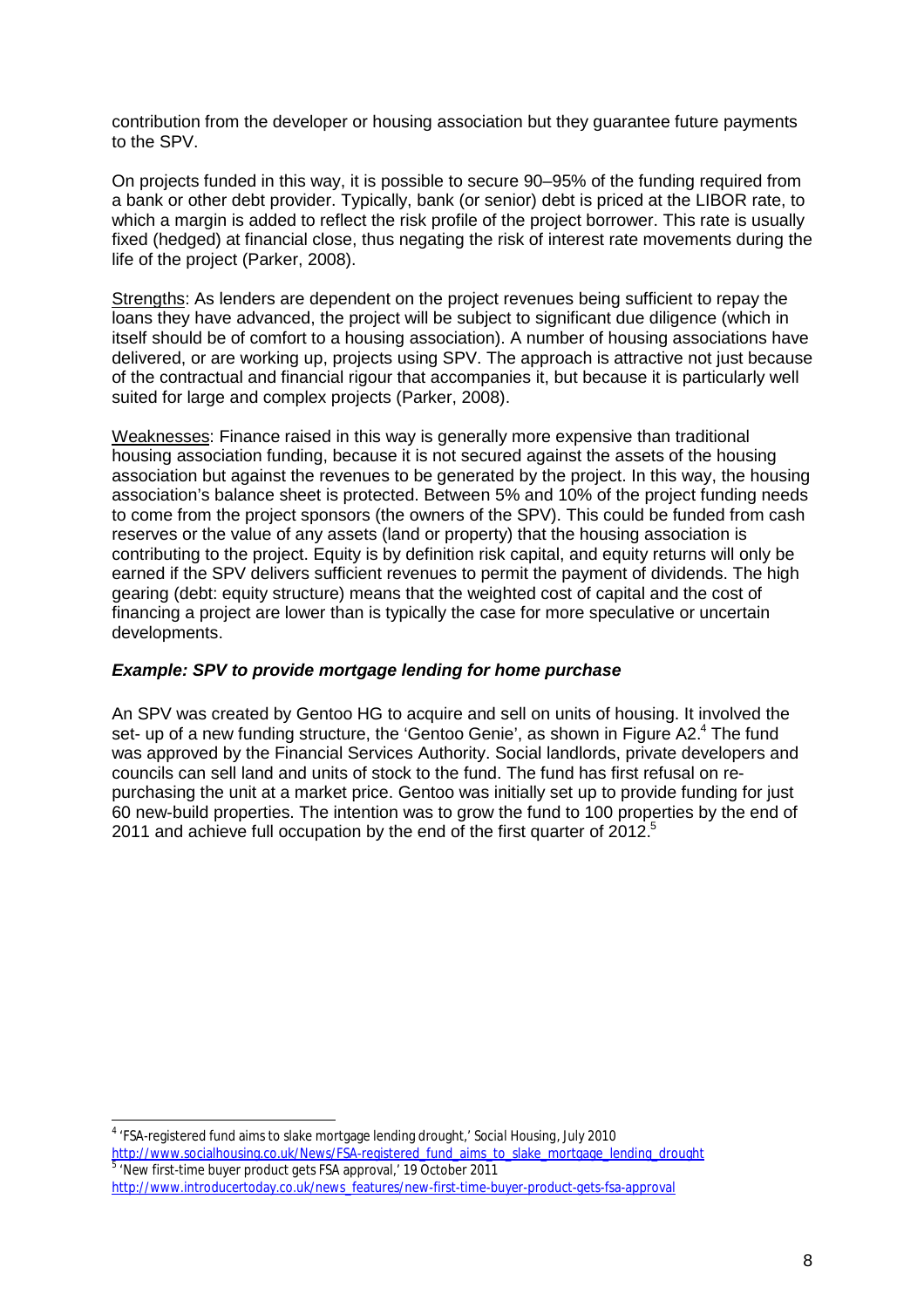#### **Figure A2: The Gentoo Genie**



Source: *Social Housing*, July 2010, p. 32

A long-term structured payment plan, the Genie Home Purchase Plan, was introduced to sell the units on to residents incrementally over a 25-year period. The Genie Home Purchase Plan offers the following benefits to purchasers:

- No mortgage required
- Monthly residency fee
- No deposit required
- Share of ownership grows over time
- Flexibility to vary the monthly residency fee to suit changing personal circumstances
- Secure long-term residency
- Five-year certainty of residency fee
- Rights like an owner
- The ability to sell the accumulated shares in the home at any time.

The only upfront cost to the property purchaser is a set-up fee which has provisionally been set at £600 plus VAT. Monthly 'residence fees' will be set at market rent levels for five-year periods and will increase in line with inflation. The monthly fee includes an element of equity purchase which will be accrued incrementally over the life of the contract. This will enable buyers to accrue between 60% and 90% of the property's value; they will also be able to buy the unit outright or make additional 'top-up' payments at any point. The opportunity to scale back their monthly contributions in times of financial need is also built into the contract.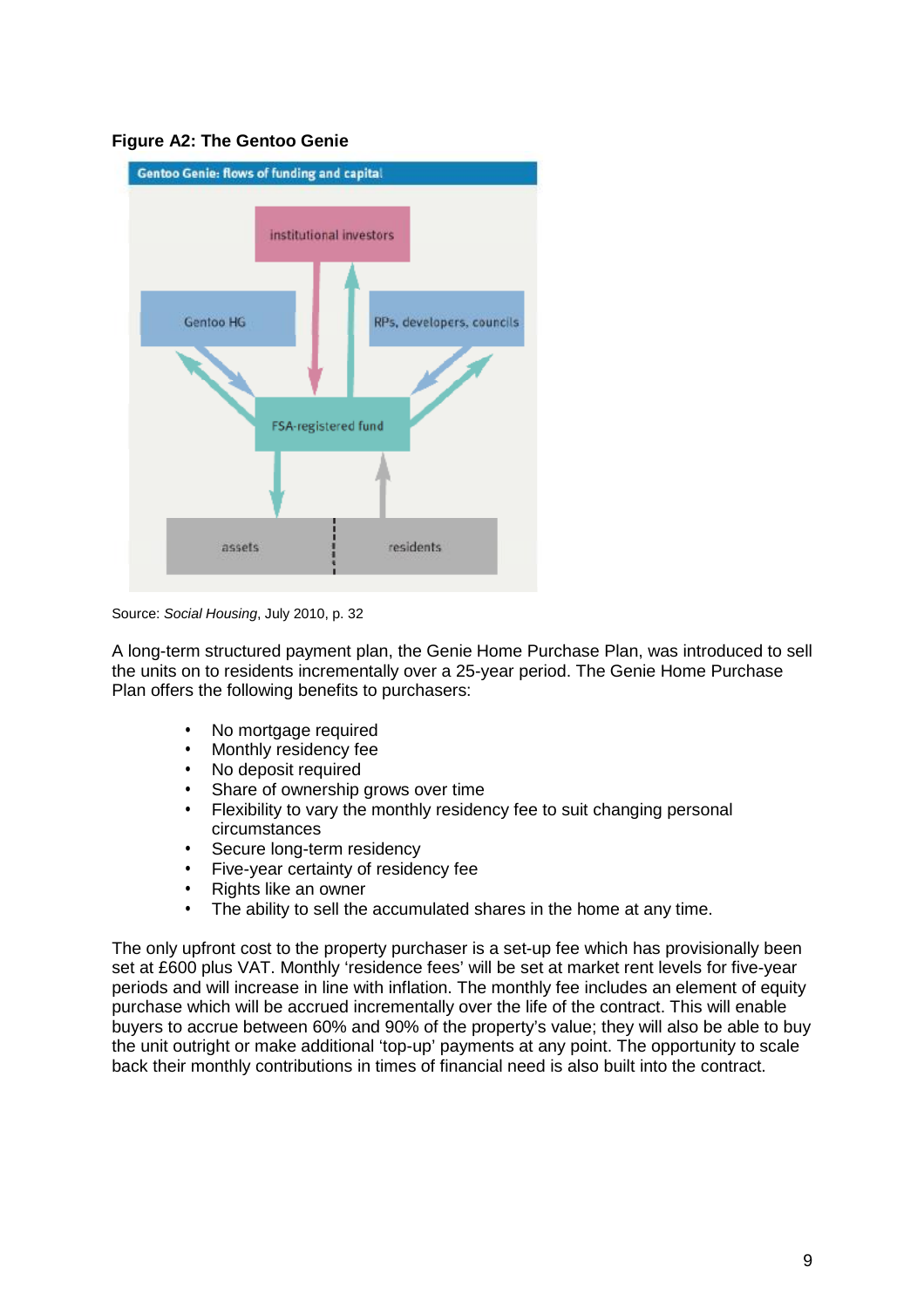#### **Joint venture**

Joint ventures are increasingly common in the social housing sector. Housing associations are willing to take more risk in return for greater rewards and are entering into joint ventures with private house builders. Joint ventures are often formed for the purpose of a single project, eg, the development and on-sale of housing, and it is anticipated that the venture will come to an end when all the objectives of the project have been met. There are three common types of joint venture arrangement:

- 1. Joint venture company (JVC)
- 2. Limited liability partnership (LLP)
- 3. Partnership.

Since the Limited Liability Partnerships Act 2000 came into force, LLPs have become the most common form of new social housing joint venture vehicle and partnerships are much less common.

In a JVC, the parties set up a company and issue shares to themselves. The respective rights and liabilities of the parties are set out in the company's memorandum and articles of association and a joint venture/shareholders' agreement between the shareholding organisations.

Strengths: A JVC can raise finance in its own name and create fixed and floating charges. It has the flexibility with regard to risk and control. The parties can have different sized shareholdings, perhaps to reflect the amount of their investment, or different categories of share conferring different rights and duties.

Weaknesses: Joint ventures can be expensive to set up and involve complex documentation. Due diligence has to be undertaken to identify areas of risk. $<sup>6</sup>$  Also, if the</sup> housing association contracts with the JVC for the supply of works, services or supplies above the EU threshold, this will be subject to EU procurement.<sup>7</sup>

# **Local Asset Backed Vehicles (LABVs)**

LABVs are special purpose vehicles owned 50/50 by the public and private sector partners with the specific purpose of carrying out comprehensive, area-based regeneration and/or renewal of operational assets. In essence, the public sector invests property assets into the vehicle which are matched in cash by the private sector partner, as illustrated in Figure A3.

 6 'Due diligence vital to identify areas of risk in joint ventures, mergers and acquisitions,' *Social Housing*, April 2009, p. 18. <sup>7</sup> 'Joint ventures and social housing,' January 2008

<http://www.lewissilkin.com/SiteCollectionDocuments/Joint%20Ventures%20and%20Social%20Housing.pdf>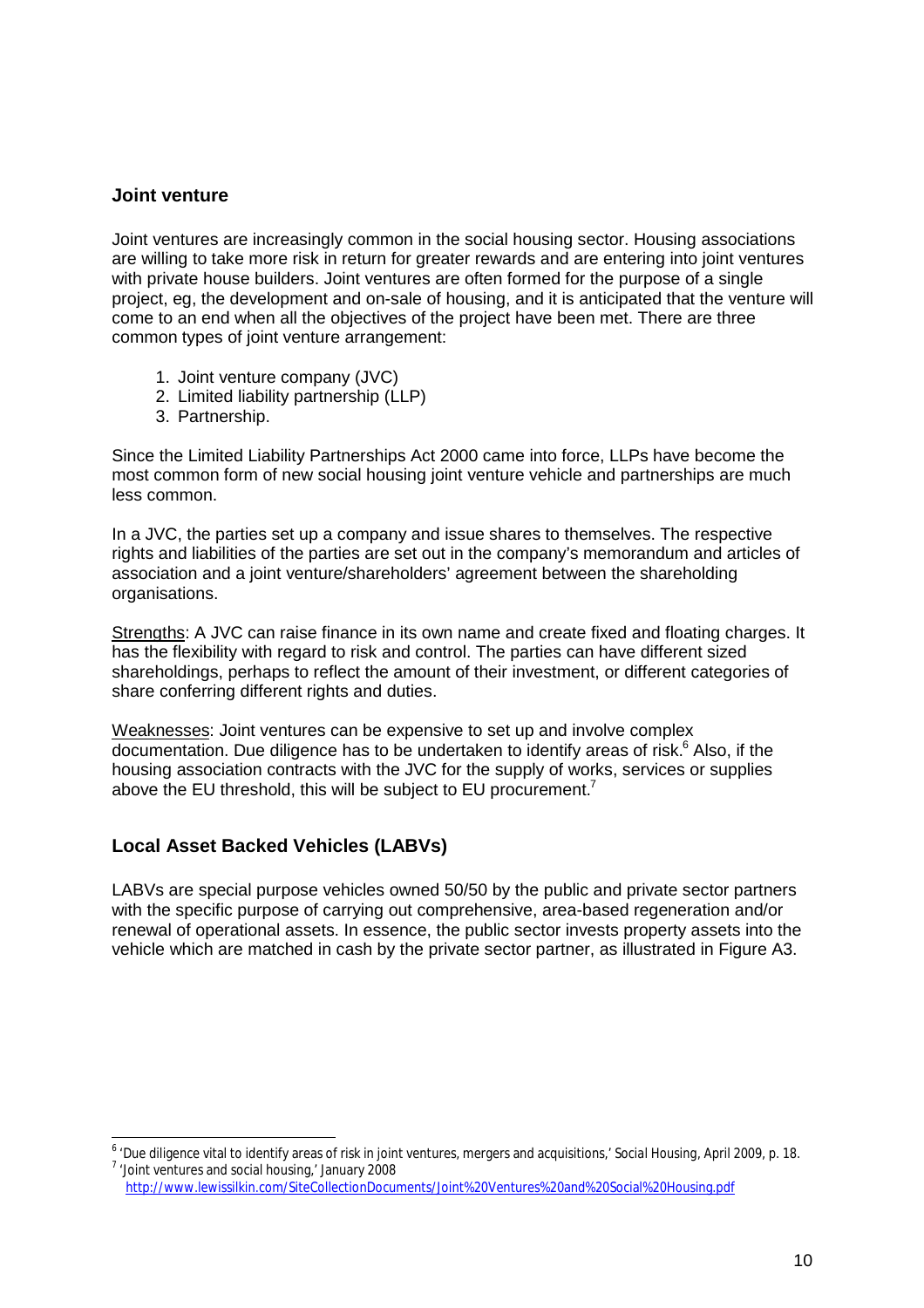### **Figure A3: How LABVs work**



Source: Grace and Ludiman (2008) Fig. 1

The partnership may then use these assets as collateral to raise debt financing to develop and regenerate the portfolio.

The first LABV was set up in 2008 when Croydon Council signed a 25-year agreement with John Laing to redevelop parts of the town centre and build a new headquarters for the council, which is now under construction. The 50/50 liability partnerships will undertake the £450m regeneration of part of Croydon town centre. Development on four sites will see over 1,300 new homes created in partnership with residential development group Gladedale.<sup>8</sup>

Strengths: The LABV structure allows the public sector to transfer risk, as their assets are assigned a guaranteed minimum price at the outset, regardless of future outcomes. LABVs incentivise the private sector to invest and deliver over the longer term, as returns are subject to performance of the partnership over 10–20 years as an entire neighbourhood or town centre is uplifted. In contrast to PFIs, LABVs are flexible enough to add further projects during the life of the partnership and to change direction by simple agreement of the parties rather than a significant re-writing of the legal documents (Grace and Ludiman, 2008).

Weaknesses: LABVs rely on the public authority having a decent estate portfolio, and while not every site has to be perfect, on balance there must be value to leverage finance against. Councils also need an entrepreneurial bent – rather than simply selling the land and pocketing the cash they must take the risk of putting land into long-term partnerships.<sup>9</sup> And, as with the early days of PFI, Harrison and Marshall (2007) find that LABV contracts are complex and expensive to set up.

#### **Local Housing Companies (LHCs) – joint ventures and asset backed local authority vehicles**

One form of Local Asset Backed Vehicles is the LHCs which operate in England. LHCs are one of the joint venture models outlined in the *Housing Green Paper, Homes for the Future: More Affordable, More Sustainable*, in July 2007. They are also a form of asset backed local authority vehicle specifically created to develop local authority land. They are trailed as a

 8 'Croydon Council picks John Laing to pioneer local asset-backed development vehicle,' *Social Housing*, July 2008, p. 17. <sup>9</sup> 'Britain's next financial model', 12 October 2011 <u>http://www.construction-manager.co.uk/features/britains-next-</u> financial-model/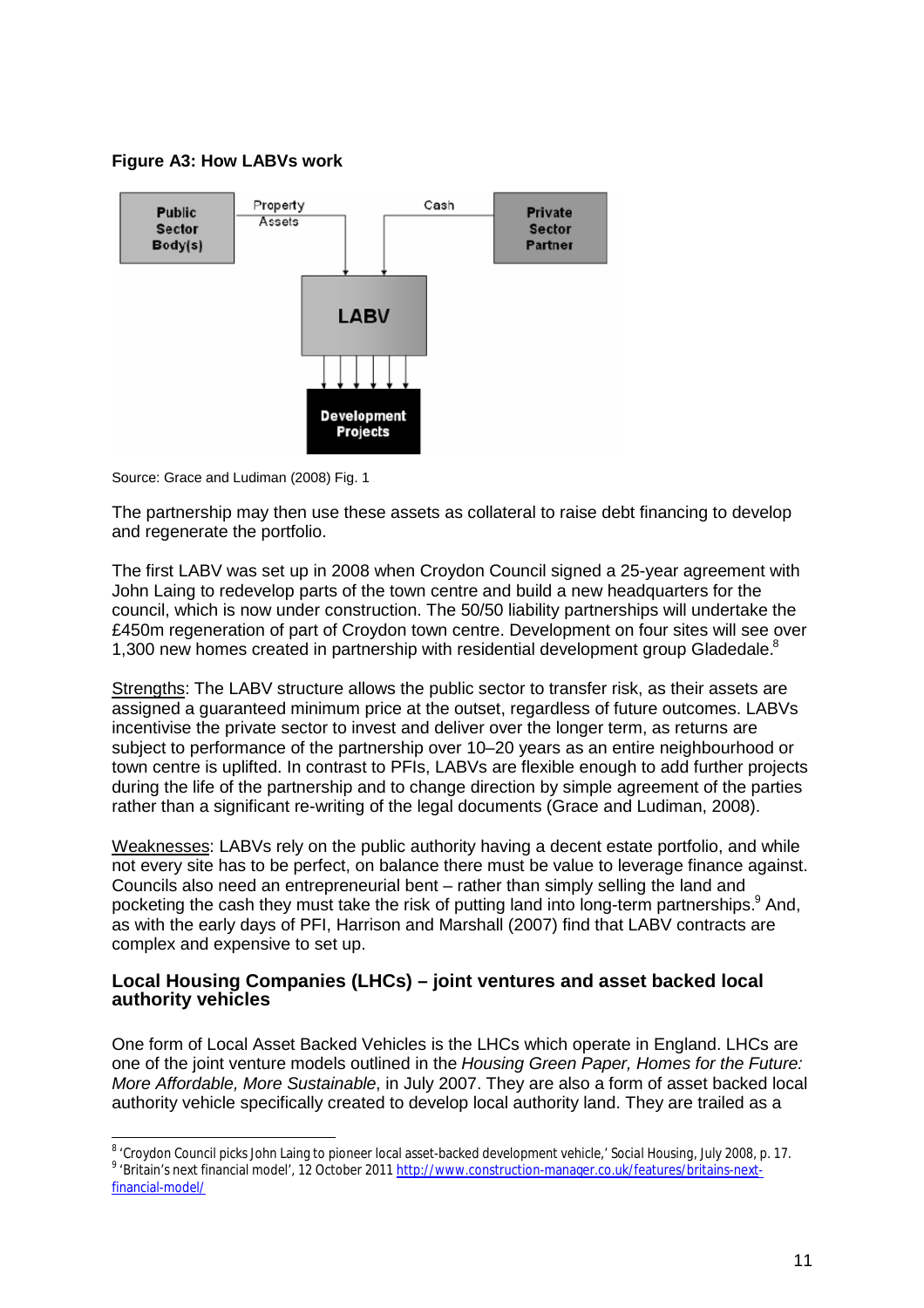new way forward to give an incentive to local authorities to invest their land in housing and to capture development gain. English Partnerships (now HCA) announced 14 pilot projects in November 2007 – Barking & Dagenham, Bristol, Dacorum, Harlow, Leeds, Manchester, Newcastle, Nottingham, Peterborough, Plymouth, Sheffield, Sunderland, Wakefield and Wolverhampton.



#### **Figure A4: LHCs were specifically created to develop local authority land**

Source: Parker and Gorman (2009) Fig. 1

The LHC is a joint venture between the public and private sectors, with local authorities 'investing' land in the development process and private developers and other investors providing funding to an equivalent level. The venture is either jointly owned, with a 50/50 split, or 51% by the private sector and 49% by the public. The LHC would be responsible for design, obtaining detailed planning consents and compliance with building regulations. It would then engage contractors to build the infrastructure and homes, and an agent to market them. The LHC would bear the full development risk: design and specification risk; build and house price inflation risk; financing risk; and product pricing and demand risk. LHC returns would be shared equally between the local authority and the private sector, by reference to the value of the share capital they have contributed.

Strengths: LHCs will increase the supply of a range of homes, including affordable homes; allow local authorities to invest land in housing development to capture a share of increasing land values; position local authorities at a stronger point in the centre of the development process; provide opportunities for a range of investment and development players to become partners of local authorities; and create quality schemes with wider consumer choice and tenure options.

Weaknesses: Parker and Gorman (2009) note that LHC presupposes a local authority has suitable assets to exploit, demands skills an authority may typically not have access to, and calls for an appetite for risk that many local authorities simply do not possess, even though risk is shared with a private sector investor. Because of the profound changes in macroeconomic conditions since the LHC model was launched, many house builders and developers have had to absorb massive balance sheet write-downs as land values have collapsed. With regard to funding, Social Housing Grant is not available to the LHC. It is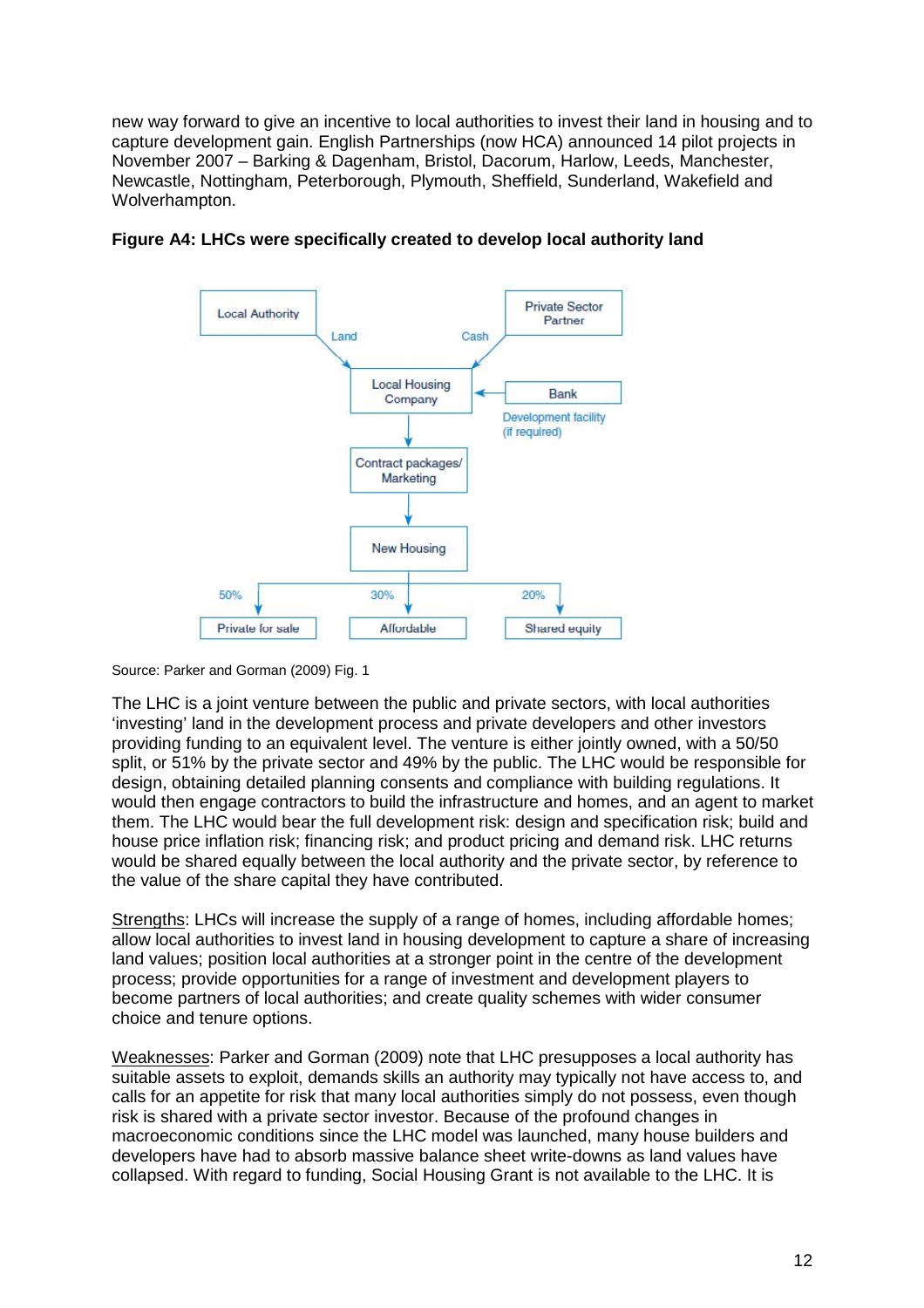therefore expensive to fund an LHC on the basis that it is 100% equity backed. They conclude that in some instances, this funding approach will result in delivery of fewer newbuild units than planned, while in others it will mean that a LHC is simply unviable.

## **Real Estate Investment Trusts (REITs)**

REITs are property companies that escape corporation tax as long as they pay 90% of their income to shareholders. Participating landlords would be expected to transfer some homes into the REIT before it was floated on the stock market. REITs are closed-ended companies or trusts that hold, manage and maintain real estate for investment purposes. There are two kinds of REITs:

- Equity REITs own a portfolio of property assets and the income that these generate (ie, the rental yield) is passed on to shareholders in the form of dividends
- Mortgage REITs lend money to developers and the interest received from the loans is also passed on to shareholders.

REITs are already a feature of a number of mature economies such as the USA and Australia, but have only been permitted to operate in the UK since 1 January 2007. The Government believed that the introduction of UK-REITs would lead to improvements in the UK property investment market by:

- Providing liquidity to the current range of property investment vehicles
- giving small-scale investors the opportunity to access commercial property returns, currently unavailable without significant capital outlays or tax inefficiency
- Improving stability in the property investment market by rebalancing some debt with equity among property companies
- Providing the opportunity for companies to release property assets from the corporate balance sheets into professionally managed companies
- Potentially improving the housing market through greater professionalisation in the private and social rented sectors
- Alongside wider reforms in the planning system, providing a route into which newly developed rented accommodation can be sold, thereby increasing the willingness of house builders to increase supply. (Northern Ireland Assembly, 2010)

In the US, where residential REITs are known to have been established successfully, REITs have predominantly invested in communities of 200 or more small apartments in urban areas, as well as student accommodation and sheltered housing for older people (Jones, 2007).

In the UK, REITs are mainly involved in commercial and retail investments, although a small number also invest in rental accommodation. However, there are no REITs involved solely in residential property. In 2007, a consortium of over 20 housing associations (including large housing associations such as Affinity Sutton, Genesis and Peabody Trust) attempted to establish the first residential REIT in the UK, which was to be known as the 'HA REIT'. The consortium pledged £250m worth of properties to the 'HA REIT' and it was envisaged that other housing associations would be able to sell properties to the REIT or manage properties on behalf of the REIT. It was estimated that the initial start-up costs associated with the REIT would run into millions of pounds, but the consortium was said to have started negotiations with a major investment bank to secure the necessary finance. However, around 10 housing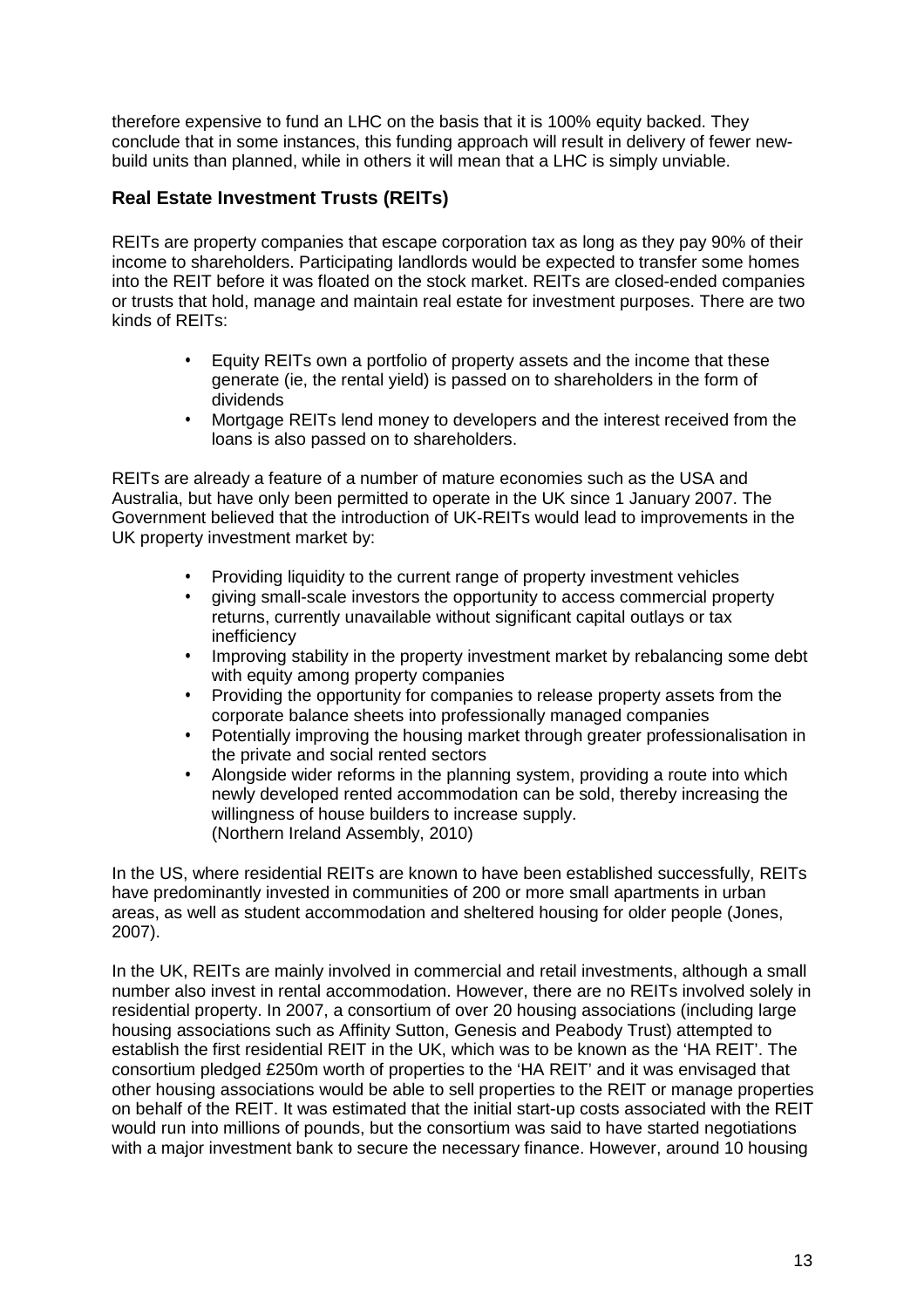associations were reported to have withdrawn from the REIT consortium<sup>10</sup> and as yet no HA REIT has been formed.<sup>11</sup>

Forthcoming legal changes in the 2012 Finance Bill will provide a more favourable environment for REITs. The proposed changes include a number of measures that will improve the prospect of developing a successful REIT. In particular, it will abolish the 2% Improve the prospect of acveraging a cacceder of the REIT regime, relax regulation on listing<br>conversion charges for companies joining the REIT regime, relax regulation on listing requirements and introduce a three-year grace period for the diverse ownership rule. Recently the government has appointed Sir Adrian Montague to lead a review of institutional investment in the private rented sector.

Strengths: A drop in home ownership has increased the demand for market rental properties that can fuel REITs' income. REITs can help housing associations to access investment from institutional investors.

Weaknesses: A number of administrative and tax hurdles. For example, current regulations concerning stamp duty act as a huge disincentive for institutional investors, such as REITs, to get involved in the residential property market. Current stamp duty policy means that a single investor who buys a number of residential properties must pay stamp duty at a higher rate than investors who buy one residential property each.

#### **New Supply Shared Equity with Developers (NSSED)**

As part of its current Low-cost Initiative for First Time Buyers (LIFT) arrangements, the Scottish Government recently introduced a New Supply Shared Equity with Developers (NSSED) trial scheme. This £2.5 million trial scheme, which is expected to allow an extra 100 first-time buyer households to buy a home under shared equity arrangements, is very similar to the conventional Shared Equity scheme, except that buyers purchase a home built by a developer rather than a housing association, and there are three (home owner/ Government/ private developer) rather than two (home owner/ Government) equity partners (Christman, 2010).

Under the NSSE schemes, a home owner is expected to pay 60–80% of purchase price, with the Scottish Government and developer jointly funding the balance. For example, under NSSED, equity shares could be divided as follows:

- Home owner: 60%
- Government: 20%

• Private developer: 20%

Home owners are entitled to subsequently increase their share of the property, paying the Government and the private developer equal sums in order to purchase further shares. The first increase must take a home owner's stake to a minimum of 80%. If a home owner does not own 100% at the time of the property sale on the open market, the Government and the private developer receive a share of sale proceeds in proportion to their equity shares at the time of sale.

The legal documentation for NSSE with developers contains a hardship clause which may allow a shared equity owner an extension to their 10-year agreement if they have not been

<sup>&</sup>lt;sup>10</sup> 'Ten associations withdraw from first REIT plans,' *Inside Housing*, 26 January 2007 <u>http://www.insidehousing.co.uk/ten-</u> associations-withdraw-from-first-reit-plans/1448551.article

<sup>&</sup>lt;sup>11</sup> 'Lawyers revisit REITs to help landlords escape tax,' *Inside Housing*, 25 March 2011

<http://www.insidehousing.co.uk/news/finance/lawyers-revisit-reits-to-help-landlords-escape-tax/6514236.article>  $12$  The diverse ownership role states that 35% shares of a REIT have to be in public hands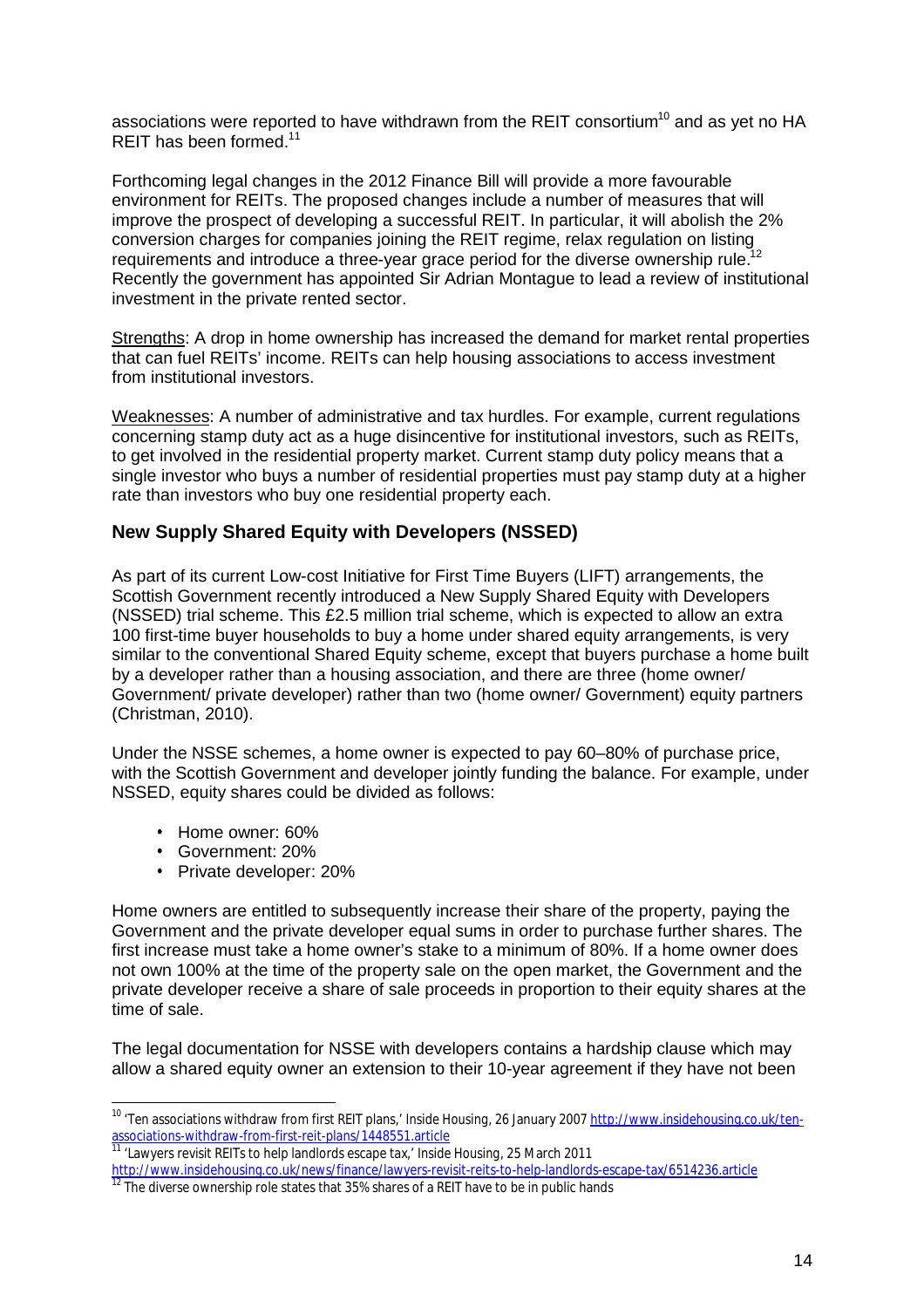able to tranche up to 100% within the 10-year period. Any decision to extend the period of time to allow a shared equity owner to repay the amount owed will be at the discretion of Scottish Ministers and the developer.<sup>13</sup>

Strengths: This approach enables risks to be shared between all parties while at the same time providing finance for first-time buyers to part-purchase a home.

Weaknesses: A drawback of the current three-way shared equity trial is the continuing requirement for the home owner to fund a minimum 60–80% of the initial purchase price.

# **Community Infrastructure Levy (CIL)**

The CIL is a mandatory charge that will be payable by developers and contribute towards the cost of local and sub-regional infrastructure that the council or local community have identified such as new schools, health centres and parks. The CIL came into force in April 2010. Local authorities are now able to levy the charge throughout England and Wales on most new developments in their area. The aim of CIL is to provide greater flexibility in the deployment of financial resources than relying solely upon S106 agreements. The main difference between the CIL and planning obligations is that the levy is intended to provide infrastructure to support development across an area rather than to simply make individual planning applications acceptable. The levy will be charged on almost all development. The levy and planning obligations are intended to operate in a complementary way, and limitations are placed on the use of planning obligations to avoid overlap. CLG estimated that the levy has the potential to raise an estimated additional £1bn a year of funding for local infrastructure by 2016 (CLG, 2011). In addition to a first round of eight 'Front Runners', a further 20 local authorities have been selected to develop ways to implement the reformed CIL in their areas.<sup>14</sup>

To encourage and safeguard the provision of social housing, the Government has exempted affordable housing from paying CIL.

Strengths: CIL can apply to almost any new developments, even small projects. Monies can fund infrastructure across an area, rather than just making an individual development acceptable.

Weaknesses: In a similar way to S106, CIL will be dependent on the viability and profitability of market development.

# **Tax Increment Financing (TIF)**

TIF, which was announced in the Comprehensive Spending Review in October 2010, is becoming increasingly important for financing infrastructure projects. TIF is a mechanism for funding urban regeneration pioneered in the US, and is sometimes known in the UK as 'local tax reinvestment programmes'. It is used by municipal governments in nearly all US states to stimulate economic development in a targeted geographical area. TIF uses anticipated increases in tax revenues to finance current improvements (such as new or improved infrastructure) that are expected to generate those increased revenues. TIF works on the principle that the supply of new or improved infrastructure usually leads to both new

 <sup>13</sup> New Supply Shared Equity with Developers scheme (NSSE with Developers scheme) 2011/12, 27 October 2011. <http://www.scotland.gov.uk/Topics/Built-Environment/Housing/BuyingSelling/lift/NSSE201112summary>

 $14$  Latest councils at forefront of bringing growth-led benefits named, 29 June 2011 <http://www.communities.gov.uk/news/corporate/1933436>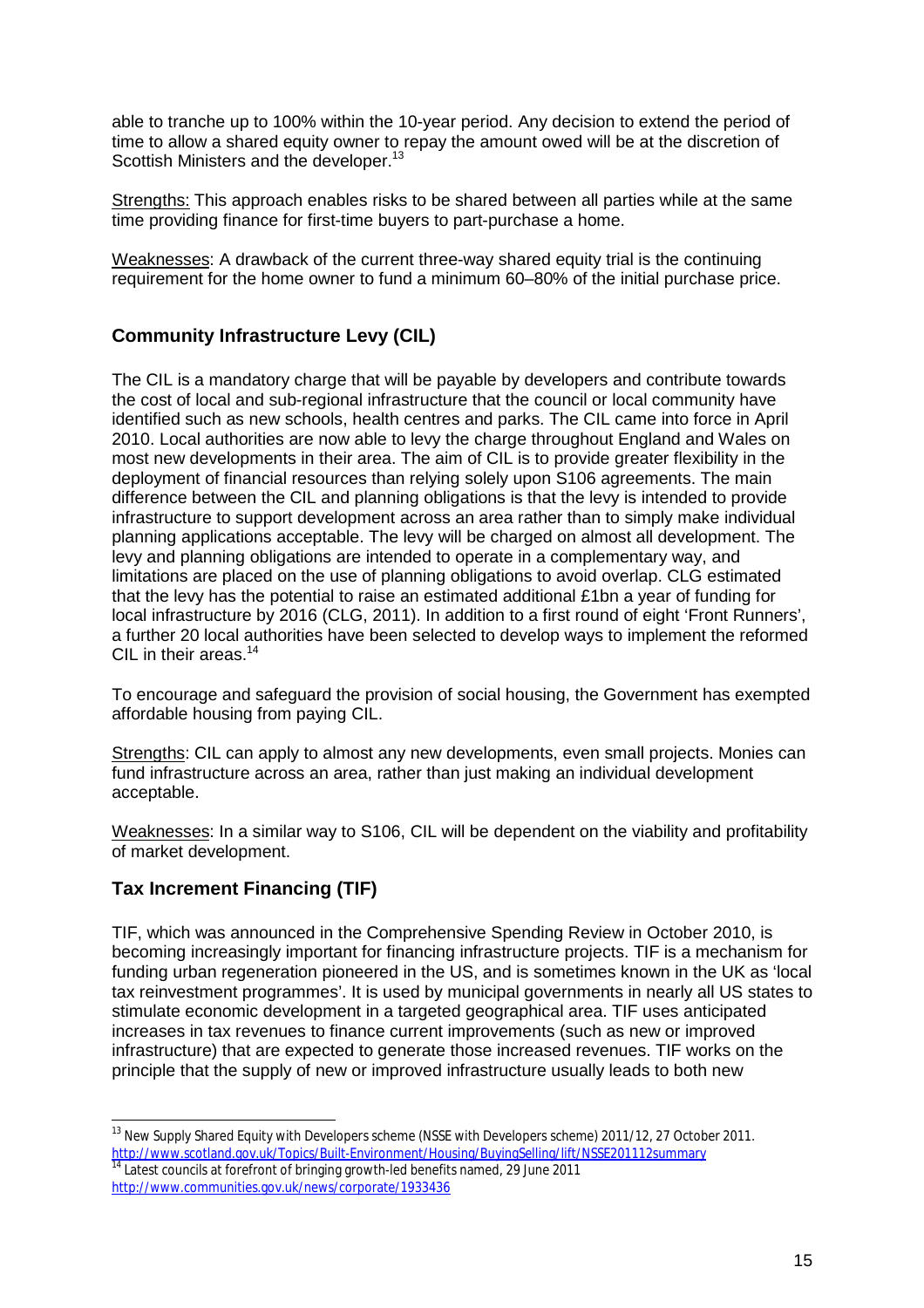development and an increase in the value of surrounding property, both of which serve to increase the level of property taxation in the area.

In the US, when a TIF district is established, the 'base' amount of property tax revenue is recorded based on the status quo before improvements. To stimulate redevelopment within a designated tax increment district, the municipality then makes, or funds a developer to make, capital improvements, such as new roads, water, sewers, and other public amenities. To the extent that such efforts are successful, property values rise, leading to an increase in actual property tax receipts above the base.

The 'base' amount of property tax revenue continues to be used to fund city services but, over a set period of time, the increase in tax revenue above the base (ie, the increment) is captured by the tax increment district as revenue, which is used to reimburse the community (or a partner developer) for the cost of the initial and subsequent improvements that spurred the rise in property values and tax revenue. The incremental increase in sales taxes in the district can also be either captured by the district as revenue or used to pay back the bonds. Financing debt issued to pay for the project utilising increased tax revenues can take up to 20–25 years, but in some cases the timeframe can be much shorter (British Property Federation, 2008).

There are three main ways in which TIF districts in the US can be used to support affordable homes:<sup>15</sup>

- 1. In some communities, TIFs are created expressly to fund investments in affordable homes. In such cases, affordable housing is the capital investment that is intended to fuel community revitalisation. In Massachusetts, for example, the Department of Community Development and Housing's Urban Center Housing – Tax Increment Financing Program (UCH-TIF) authorises local governments to use TIF financing for affordable housing in commercial centres that have a low population during nonbusiness hours. Municipalities must demonstrate the need for multi-family housing within the area they target under this programme, and designate at least 25% of new housing units to be affordable.
- 2. In other communities, TIFs are set up principally to fund other investments roads, sewers, etc. – that are intended to stimulate economic revitalisation or growth in a community. Affordable housing is funded as a secondary activity using revenues generated from the primary capital improvements or bond proceeds raised in anticipation of those revenues. The logic of this use of TIF revenue is that, as property values increase over the lifespan of a TIF district, housing becomes less and less affordable. Over time, long-term residents may risk displacement due to higher taxes, escalating rents or home prices and communities may no longer be able to provide housing opportunities for families with a diverse range of incomes.

Because there is generally considerable competition for the expenditure of TIF revenue, a number of states and localities have passed legislation to require that a minimum portion of TIF revenue go towards affordable homes. For example, the State of Utah mandates that municipalities that adopted TIF after May 2000 and generate US\$100,000 of annual tax increment must set aside at minimum 20% of the funds collected for affordable housing construction, retention, or development within TIF boundaries. An additional 20% of TIF revenues can be used to replace homes lost to urban renewal and to housing preservation efforts outside of the TIF project area.

 $\overline{a}$ 

<sup>&</sup>lt;sup>15</sup> Utilize Tax Increment Financing to Fund Affordable Homes, 2011, Center for Housing Policy <http://www.housingpolicy.org/toolbox/strategy/policies/tif.html>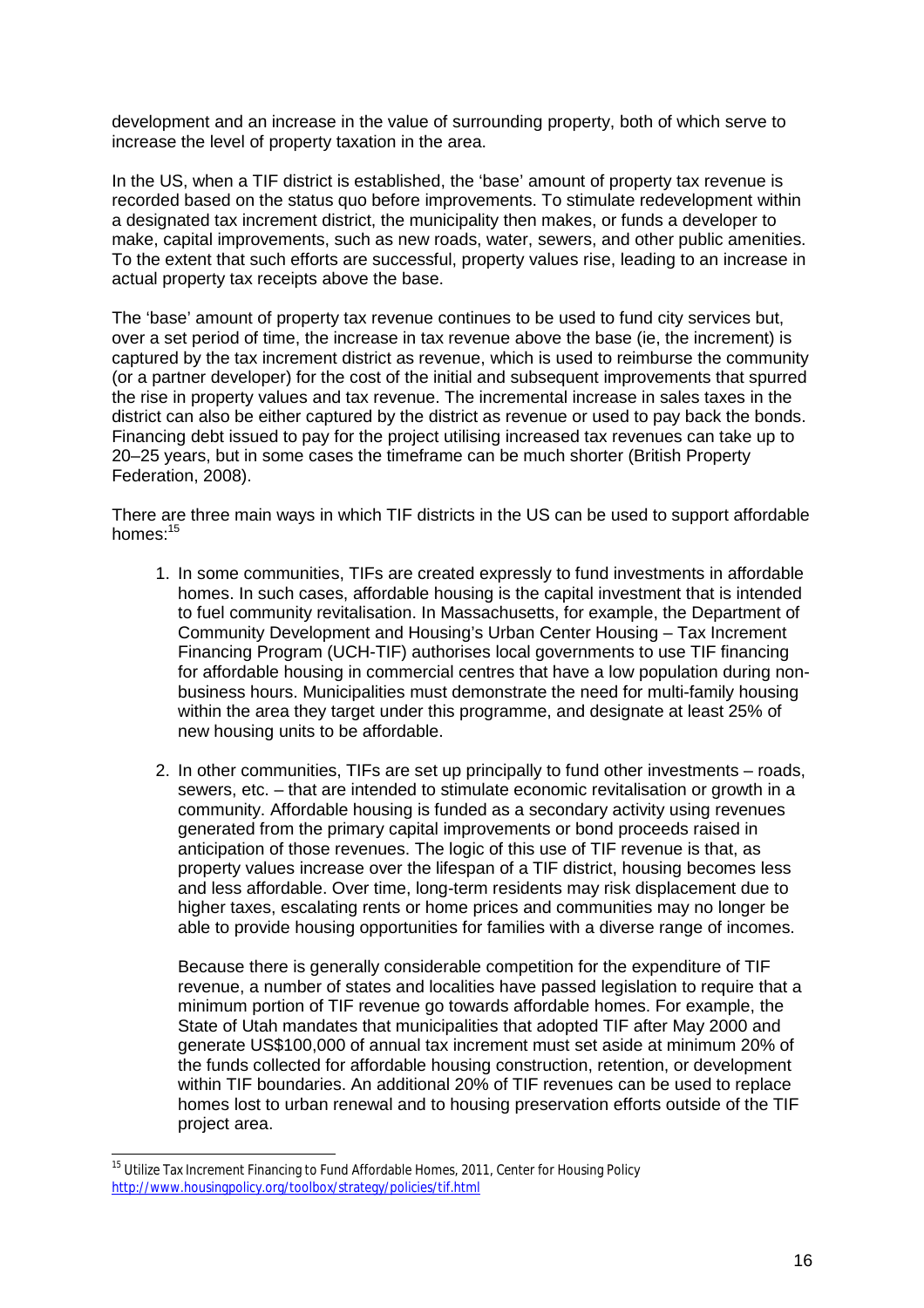Some communities are using TIF as a mechanism to invest in transit, using a portion of the increment for affordable housing near the station area.

3. Tax districts can also be created to preserve affordable housing opportunities in neighbourhoods poised for rapid increases in housing prices. While this use is not as common as the other two, and does not necessarily rely on public investment to create incremental property taxes, the city of Austin, Texas has adopted a policy along these lines and this approach appears to hold promise as a strategy for preserving affordable housing in the case of gentrification.

Strengths: TIF offers a strategy for municipalities to 'self finance' a redevelopment project without having to raise or impose new taxes. Property owners in the district may see their property values rise after the development. Public improvements can be created without increasing the burden of property taxes on existing taxpayers as TIF enables local authorities to use funds that would not have been generated without the TIF. As well as stimulating economic activity within the TIF district itself, a TIF might increase economic activity in surrounding areas which will be taxed at full value. Moreover, once the TIF district expires, the Treasury may enjoy the wider fiscal benefits of the scheme – higher stamp duty revenues resulting from rising property values, higher income and corporate tax revenues due to more economic activity, and lower health, security and benefits costs as the community enjoys the social benefits of regeneration. The full increased revenue from business rates in the TIF district will also be available to the Treasury after the funding cost for the infrastructure has been paid off (Core Cities Group and the British Property Federation, 2010).

Weaknesses: The major inherent risk of TIF is that the projected tax revenue will not materialise. Borrowing against projected TIF revenues may be overly optimistic and may lead to financial problems if growth does not match projections.

Also, Coulter and Dennison (2011) noted that in the UK senior lenders and other financiers may be reluctant to lend into TIF projects because section 13 of the Local Government Act 2003 provides that a local authority cannot mortgage or charge any of its property as security (and that 'all money borrowed by a local authority shall be charged indifferently on all the revenues of the authority'), with the effect that security over TIF cash flows cannot currently be created. Unless senior lenders are prepared to take a more general (unsecured) view on local authority covenants to contribute amounts equivalent to the relevant tax increment, it might be some time before lending into TIF projects, and particularly social housing TIF projects, which have substantial upfront funding requirements, really takes off.

#### *Example: TIFs in Scotland*

Legislation was passed by the Scottish Parliament in December 2010 to approve the use of TIF for six projects. Full approval was granted in March 2011. Six TIF pilot projects will be developed across Scotland. The first three pilot projects include the £84m Edinburgh waterfront redevelopment, £70m Ravenscraig regeneration (North Lanarkshire Council) and the £80m expansion of the Buchanan Street Galleries shopping complex (Glasgow City Council). It is estimated that the three pilots will bring £250m of public sector investment and further unlock more than £1.5bn of private sector investment (Sear, 2011).

The waterfront area of Edinburgh will become the first TIF project in the UK. This area lies between Leith and Granton and has a history of heavy industrial activity. It includes three of the most deprived council wards in the city and requires intensive regeneration. Edinburgh Council intends to recreate the waterfront as an area centred on mixed residential, commercial and light industrial activity, and tourism.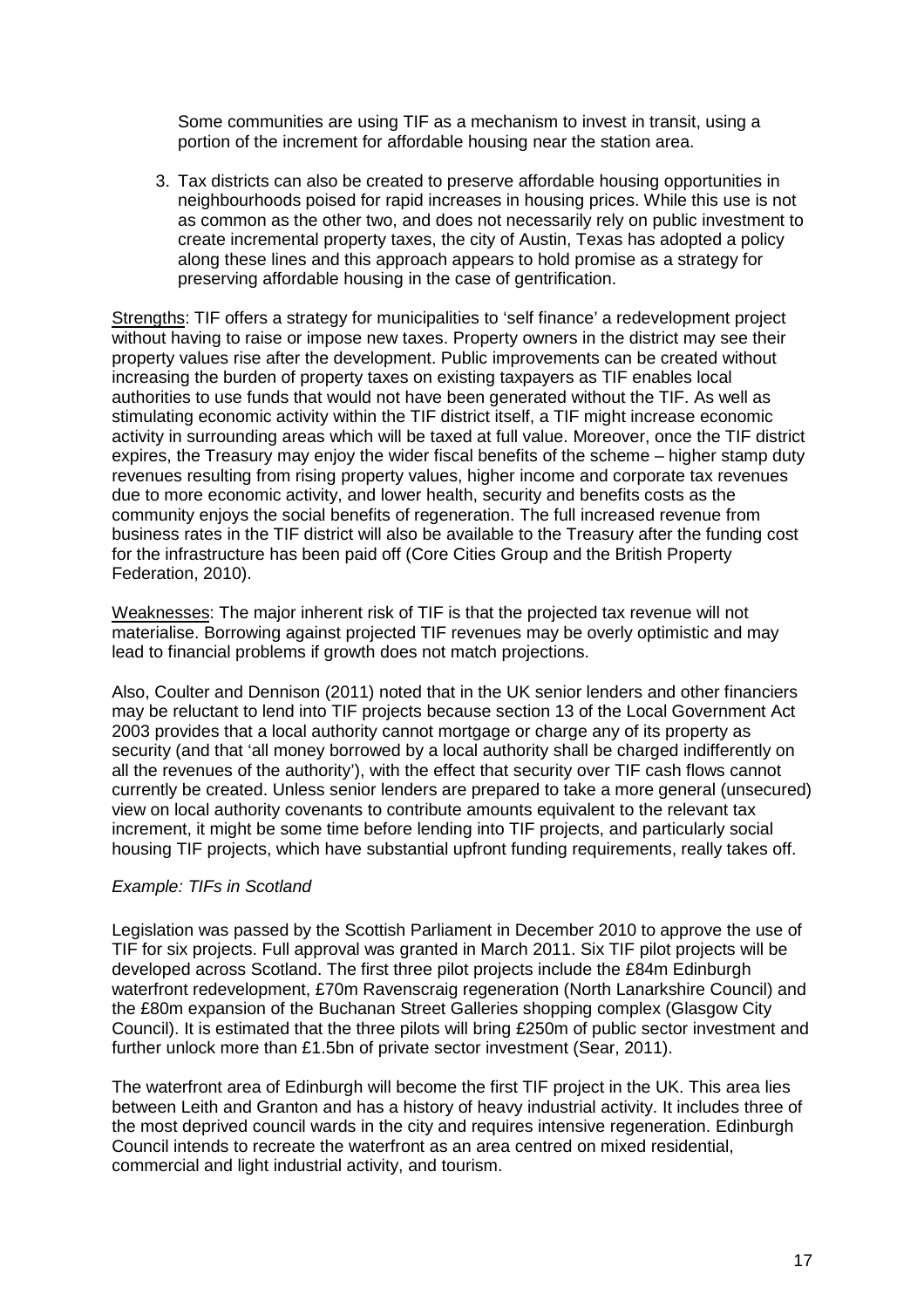Total new infrastructure funding required for the wider waterfront project is estimated to be around £500m by 2020, involving investment in transport (£230m), schools (£90m), land, water and utilities (£25m) and public realm/social infrastructure (£140m). Current (optimistic) expectations of section 75 developer contributions are in the region of £25m, leaving a £475m funding gap. This is considered too large a sum and to carry too much risk to TIF in total. However, a smaller TIF scheme has been proposed involving £84m of prudential borrowing from the Public Works Loan Board for four initial infrastructure projects (a new road link, a public esplanade, a new finger pier and new lock gates) to be repaid by hypothecated incremental non-domestic rates over 25 years. This hypothecation is awaiting final Scottish Government approval.

The economic appraisal undertaken for the project suggests the proposed infrastructure investment will create around 800,000 square feet of commercial space, up to 1,100 hotel beds and 1,240 new residential units, that it will help unlock up to £660m of private investment, including around £60m in new infrastructure, will create an additional 4,900 fulltime equivalent jobs and will generate Gross Value Added of around £140m per annum (CIH Scotland, 2011).

# **Accelerated Development Zones (ADZs) in England**

In England, TIF is sometimes referred as ADZs. ADZs are based on the principles that underpin TIF in the US (Core Cities Group and PricewaterhouseCoopers, 2008):

- ADZs are defined as physical areas, consisting of either a single or multiple administrative area linked by a common infrastructure requirement
- Within ADZs, local authorities could retain new business rates that are supplementary to the existing revenues for the area and securitise that income to raise funding for upfront infrastructure investment
- Business rate growth would be captured and reinvested, eg for a maximum of 20 years or more until finance raised to invest upfront enabling infrastructure is paid.

The reason for using the ADZ model rather than directly lifting the TIF concept from the United States is because of differences in the tax regimes between the two countries.

Key to the success of ADZs is financial devolution from central government to local authorities (e.g. in the form of controlling and retaining local business rates). In England, there has been a move towards giving local government the tools to support growth and the flexibility to attract investment into their areas through developments such as the Business Rate Supplement and the Community Infrastructure Levy.

An ADZ pilot programme was announced in March 2010 by the Labour government. The pilot scheme was intended to be introduced in locations across England in 2011–12. A pot of £120m was earmarked for ADZs which could eventually allow local authorities to capture increases in business rate revenues through the TIF route.<sup>16</sup> Following the 2010 general election, the coalition government confirmed its commitment to the introduction of TIF and ADZs. CLG published a consultation paper, *Local Government Resource Review: Proposals for Business Rates Retention*, on 18 July 2011, and the consultation ran until 24 October 2011.<sup>17</sup> The proposed local retention of business rates will remove the most important barrier to TIF/ADZ schemes (CLG, 2011).

  $^{16}$  Infrastructure grants bring TIF one step closer, 24 March 2010

[http://www.bpf.org.uk/en/newsroom/press\\_release/PR100324\\_Infrastructure\\_grants\\_bring\\_TIF\\_one\\_step\\_closer.php](http://www.bpf.org.uk/en/newsroom/press_release/PR100324_Infrastructure_grants_bring_TIF_one_step_closer.php)  $\frac{17}{17}$  Local Government Resource Review: Proposals for Business Rates Retention – Consultation, 18 July 2011 <http://www.communities.gov.uk/publications/localgovernment/resourcereviewbusinessrates>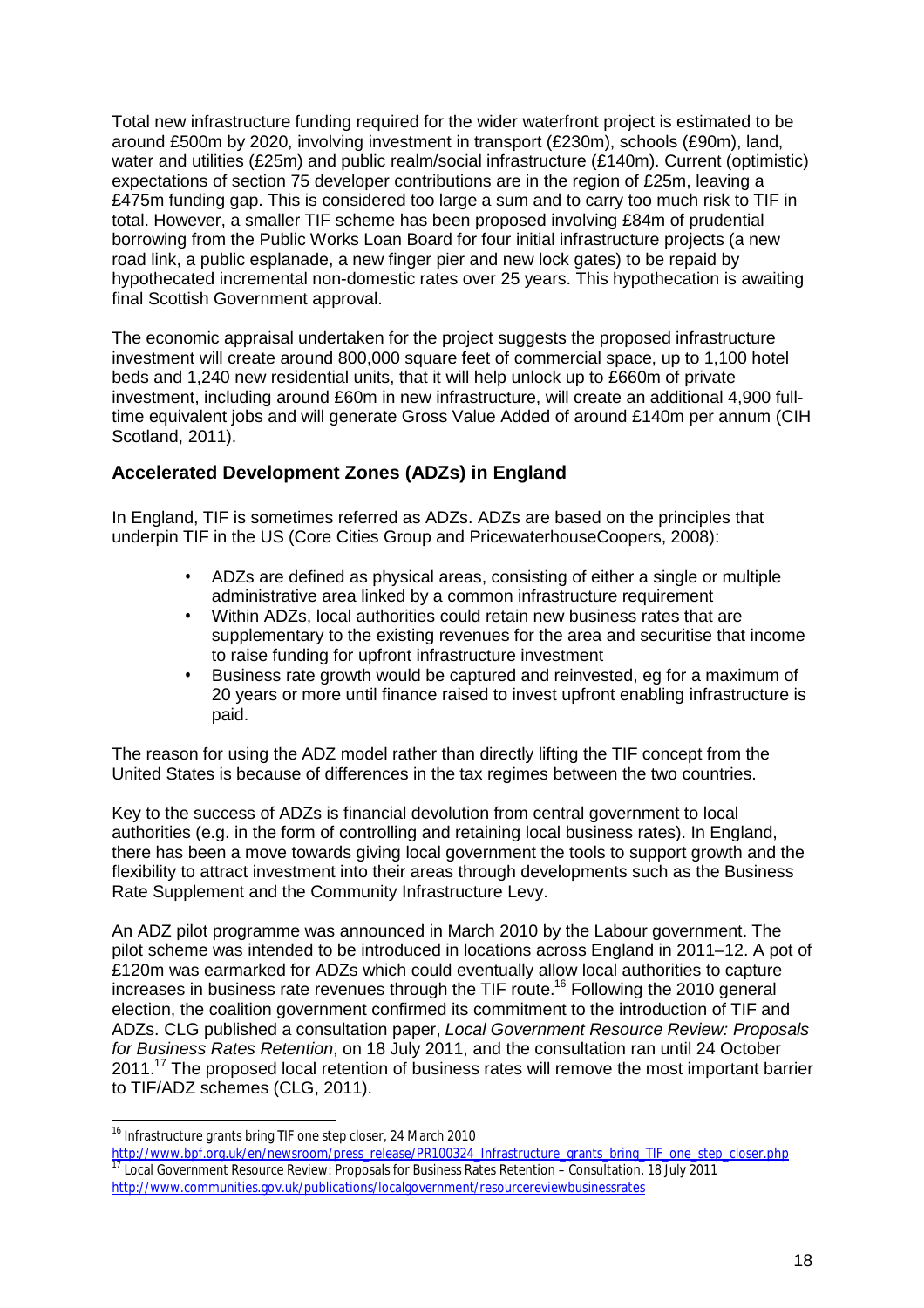The Aire Valley Leeds is one of the ADZ pilots. Leeds city region, which contains the 11 local authorities of Barnsley, Bradford, Calderdale, Craven, Harrogate, Kirklees, Leeds, Selby, Wakefield, York and North Yorkshire County Council, had applied for the Aire Valley regeneration project to be designated an ADZ. The project in South Leeds would see the 1,000-acre site transformed into the region's first eco-settlement – boasting 15,000 new homes and creating 27,000 jobs. Being an ADZ would involve Leeds City Council taking a series of taxpayer-funded loans totalling up to £250m, which would pay for the infrastructure improvements needed to attract businesses.<sup>18</sup>

Strengths: Like TIF, ADZs offer a means of 'self-financing' whole areas for redevelopment without having to introduce new taxation. Existing businesses may find their property values have risen if the scheme is successful and the local tax base will therefore increase further.

Weaknesses: The introduction of TIF legislation which restricts the tax base for TIF solely to business rates could effectively exclude housing schemes and confine its use to business parks and retail schemes, whilst the focus on funding infrastructure ignores other vital predevelopment activities such as land assembly and acquisitions, professional fees and even development financing, and favours large-scale schemes over smaller projects.<sup>19</sup> Also, the debt financing could be expensive if central government does not stand behind TIF/ADZ schemes with some kind of guarantee (All Party Urban Development Group, 2009). Other obvious hurdles are the UK's planning system and the lengthy legislative process to ensure councils can retain the growth in business rates brought about by the scheme (Sear, 2011). To improve the success of ADZ schemes, the All Party Urban Development Group recommends that HCA should play an important role in providing expert advice to local authorities in terms of practical implementation, particularly as regards risk analysis and mitigation (All Party Urban Development Group, 2009).

#### **Loan guarantees**

Gibb and O'Sullivan (2010) examine loan guarantee schemes for social housing. They note that the availability of loan guarantees has been found to play a significant role in reducing social housing provider loan costs in some countries such as Sweden and the Netherlands. Their reviews of international experiences of social housing loan guarantee schemes find that:

- A guarantee scheme can be organised in several ways in terms of the balance between central and local government responsibilities, and whether or not a specific guarantee vehicle is established to coordinate the process.
- Guarantees can be used to cover only the high credit risk portion of a loan, which may well be a smaller proportion than the 75% covered under the Business, Enterprise and Regulatory Reform scheme operated by the UK Government to guarantee loan guarantee to new businesses.
- Fees are often charged to the beneficiaries of loan guarantees. These tend to involve both an upfront joining charge and a recurring fee thereafter. This reduces the subsidy element of a guarantee scheme and offers opportunities to recycle funds to further support housing development activity.
- Loan guarantee schemes seem to produce lower lending margins.

<sup>19</sup> 'Introduction of tax-based regeneration financing could leave housing in the cold,' *Social Housing*, February 2011 [http://www.socialhousing.co.uk/Columns/Introduction\\_of\\_tax](http://www.socialhousing.co.uk/Columns/Introduction_of_tax)based\_regeneration\_financing\_could\_leave\_housing\_in\_the\_cold

 $\overline{a}$ <sup>18</sup> Lib Dem Conference: Cash regeneration pledge for Leeds City Council, 21 September 2011 <http://www.yorkshireeveningpost.co.uk/news/latest-news/central>leeds/lib\_dem\_conference\_cash\_regeneration\_pledge\_for\_leeds\_city\_council\_1\_2253086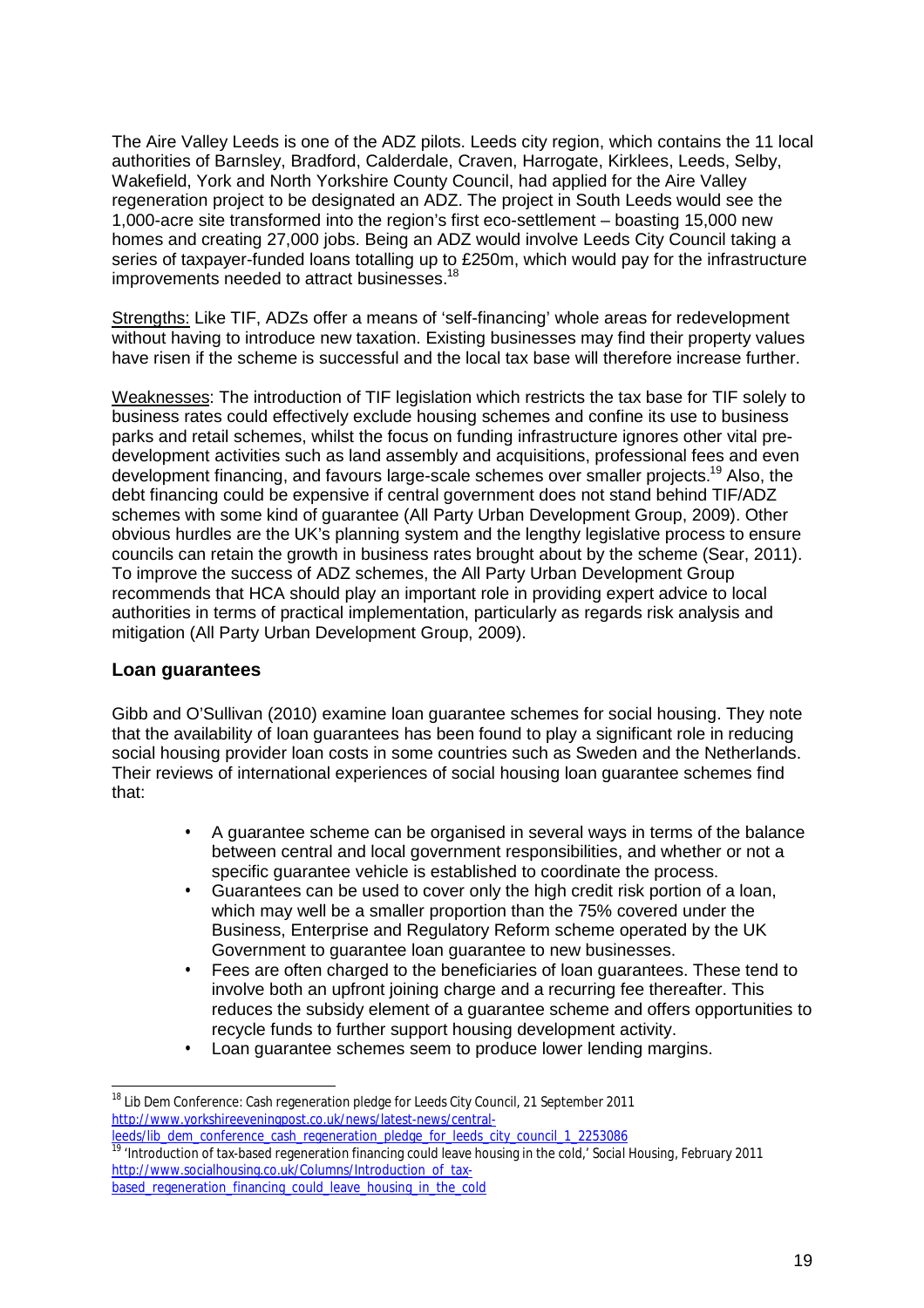The main practical problem in creating such a scheme would be that there is no prior experience of providing such guarantees for social housing in the UK. But Dunmore suggests that public bodies, such as local authorities and the Homes and Communities Agency, have the power to provide such guarantees (Dunmore 2009).

Strengths: A loan guarantee scheme for affordable housing would be a useful tool for meeting short-term credit famines and might, over the longer term, help stretch available public expenditure for housing investment by lowering loan costs.

Weaknesses: Gibb and O'Sullivan noted that English housing associations rejected this model because it involved a 'club' approach, which was unattractive to wealthier associations as they felt they were effectively being asked to cross-subsidise financially weaker ones (Gibb and O'Sullivan 2010). Charitable associations were also concerned that a guarantee scheme would conflict with governance requirements as their tenants may not be the direct recipients of scheme benefits.

#### *Example: Loan guarantees provided by the Scottish Government*

The Scottish Government is providing a loan guarantee for the set-up of the National Housing Trust (NHT), which involves councils setting up joint ventures with developers. The NHT aims to deliver around 1,000–2,000 homes in Scotland over 10 years.

In phase 1 of the NHT initiative, new-build homes are being procured from developers, and when a bid from a developer is accepted onto the initiative, the developer will complete the homes on their site to agreed standards and time scales<sup>20</sup>. Special Purpose Vehicles (SPVs, see above), involving the relevant developer and council and a representative of the Scottish Futures Trust, are being set up to oversee progress on each developer's site within a council area. Once the homes are completed the SPV will buy them, paying between 65% and 70% of an agreed purchase price to the developer upfront. This contribution will be funded by participating councils which will provide loans to the SPVs in their area – councils are likely to fund this by borrowing from the Public Works Loan Board (PWLB). The remaining 30% to 35% will be contributed by the developer as a mixture of loan funding and equity investment. The homes are expected to be available to tenants for affordable intermediate (mid-market) rent for five to 10 years and the developer will oversee an agent(s) who will manage the homes and carry out maintenance and repairs to agreed customer service standards. The managing agents will allocate homes to tenants based on criteria agreed with the council. Each SPV's income from tenants' rents will be used to pay interest to the local authority so it can finance its own borrowing for the initiative and will also pay interest on the loan from the developer and pay for agents responsible for managing and maintaining the homes. The Scottish Government will provide a guarantee to participating councils that it will step in if there is a problem and the SPV is unable to pay what it owes to the local authority.

#### **Bond finance**

Bonds are a proven mechanism for raising private capital, used by both the public and private sectors. A bond is a debt security, in which the authorised issuer owes the holders a debt and, depending on the terms of the bond, is obliged to repay interest at fixed intervals. Once issued, bonds – including the right to receive the issuer's payments – can be traded on established markets. Government-secured bonds typically offer investors low-risk, lowinterest and fixed income securities. Governments throughout the world use bonds to

 $\overline{a}$ <sup>20</sup> NHT – How will it work? 6 July 2011 <u>http://www.scotland.gov.uk/Topics/Built-Environment/Housing/supply-</u> demand/nht/NHTstructure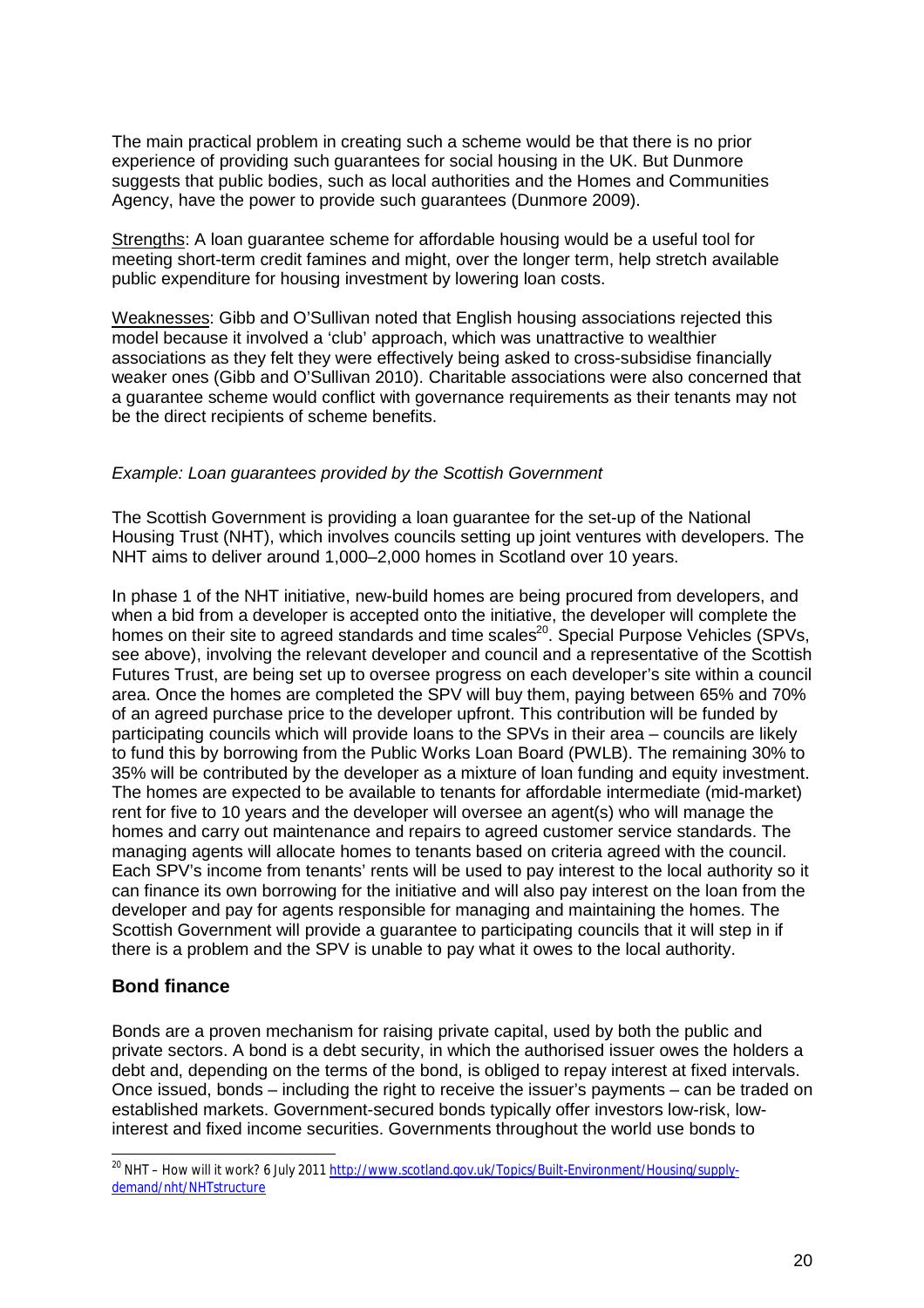generate funds for a particular purpose. Currently, bonds are considered as a major source of private finance for major housing projects.

## **Local authority bonds**

Local authority bonds, popular in the UK until the 1990s and still popular in other parts of the world, look set to make a return. Following the Comprehensive Spending Review in October 2010, local authorities' cost of borrowing from Public Works Loan Board increased from 20 basis points (bps) to an average of 100 bps above gilts. As bond margins below 100 bps may well be available for many local authorities, local authorities are beginning to look into possible bond issues more closely to fund social housing and other projects (Coulter and Dennison, 2011).

Bonds might be issued by a single local authority or by a club of local authorities using a special purpose issuing vehicle, the latter offering potential cost savings through the sharing of fees and economies of scale. In fact, the Local Government Association, along with the Chartered Institute of Public Finance and Accountancy and several banks, is looking to launch a Scandinavian-style vehicle (such as Munifin, a company owned by Finnish local authorities, local government pension funds and central government) to raise money for councils on the bond market. It would be similar to the Housing Finance Corporation, which issues bonds for smaller housing associations.<sup>21</sup>

#### **Housing association bonds**

Historically, the housing association sector has issued a number of bonds which are structured bonds and are de-linked from the direct credit risk of the housing association. Affinity Sutton was the first housing association to issue a new type of secured corporate bond based on its own assets and the corporate credit rating (in 2008, Affinity Sutton was rated Aa2 by Moody's).<sup>22</sup> Housing association bonds have typically been a much less liquid market than other corporate bonds. Most housing association bonds are bought by investors who typically put the bonds into illiquid funds to meet their own long-term obligations.

The largest amount of bond finance raised by a housing association was £300m by London and Quadrant (a London-based housing association with 63,000 homes). It was reported that the 30-year repayment deal was three and a half times oversubscribed within an hour of hitting the markets. The money raised will support development plans for 10,000 homes over the next five years (Northern Ireland Assembly, 2010).

Strengths: Bond issues provide a means of obtaining private sector finance for affordable housing. This is particularly useful when, as at present, lenders are cautious and additional funding can be difficult to arrange.

Weaknesses: Raising finance from the bond market is expensive compared to debt finance. For example, in May 2011, Places for People raised £175m through an unsecured bond, priced at 170 bps over gilts. However, pricing for secured issues has generally ranged from 100-110 bps over the last two years.<sup>23</sup> Bond issues are currently limited to larger associations.

 $\overline{a}$ <sup>21</sup> 'LGA in £5bn bond venture,' *Inside Housing*, 8 July 2011 <u>http://www.insidehousing.co.uk/finance/Iga-in-%C2%A35bn-</u> bond-venture/6516543.article

<sup>22</sup> 'Affinity and Circle issuance signals new ear for RSL bond investors, covenants and pricing,' *Social Housing*, December 2008.

<sup>23</sup> 'Housing association issues £150m bond,' *Inside Housing*, 16 September 2011 <http://www.insidehousing.co.uk/finance/housing-association-issues-%C2%A3150m-bond/6517819.article>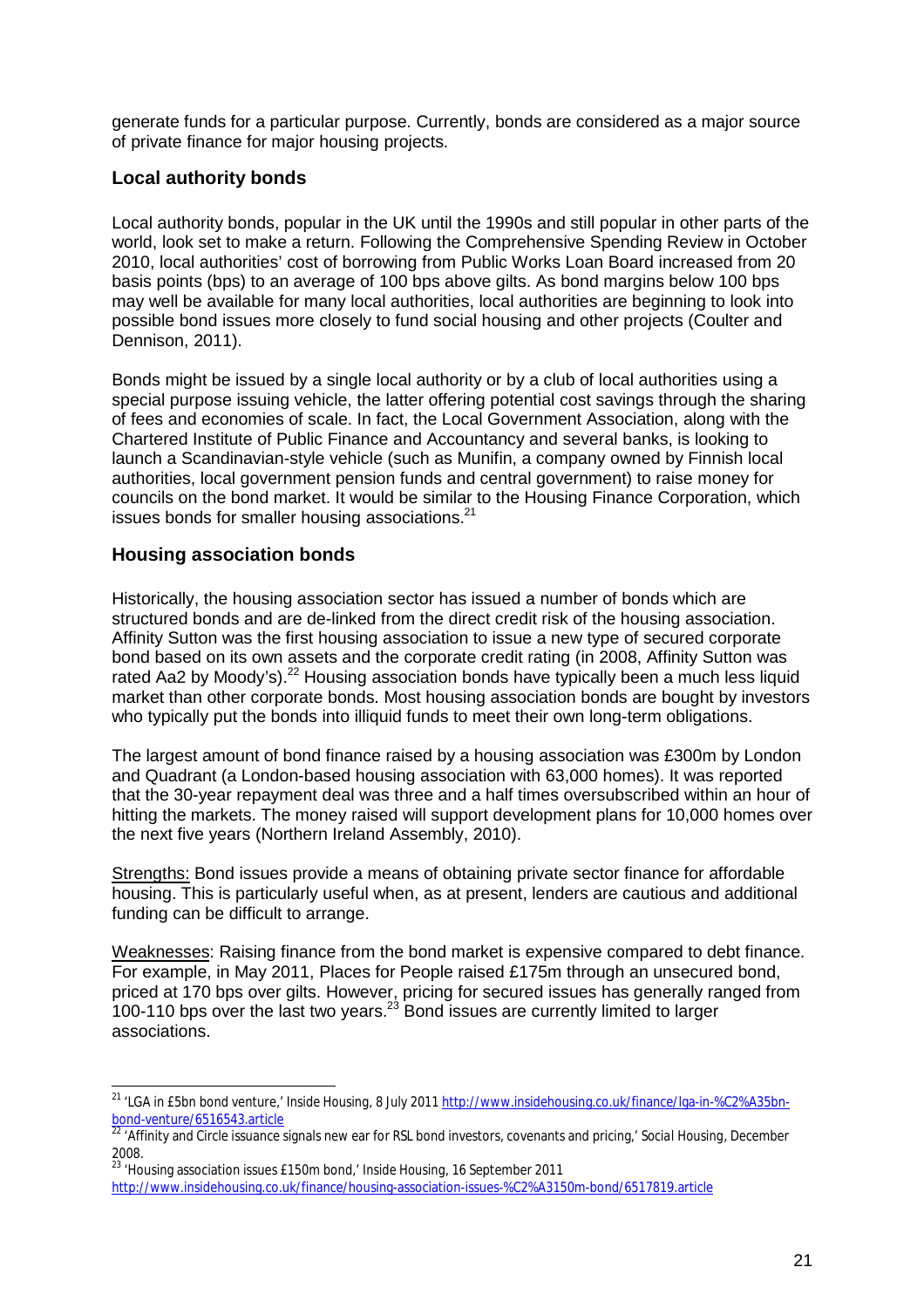## **Bond issuance for medium-sized housing associations**

A new capital market funding platform tailored to suit medium-sized housing associations has been proposed by GB Social Housing, an incorporated company managed by Cutwater Asset Management (formerly MBIA Asset Management). It plans to offer flexible loan volumes and covenant terms, funded through a secured note bond issuance programme as shown in Figure A5.





Source: *Social Housing*, March 2010, p. 32

The new platform is to group mid-sized and smaller housing associations together and then issue bonds as one global note programme. An initial £200m issue, divided between two to six housing associations, was aimed to be launched by early summer 2010. It was planned initially to offer 30-year fixed-rate loans but will be able to issue fixed, floating or index-linked rates in future. Participating housing associations must secure a rating from Moody's, and the note programme itself will receive a Moody's rating which will comprise an aggregate of participating housing associations' individual grades.<sup>24</sup> Progress to date seems to have been limited.

 $\overline{a}$ <sup>24</sup> 'New capital issuance platform bids for mid-rank RSLs' business,' *Social Housing*, March 2010 [http://www.socialhousing.co.uk/News/New\\_capital\\_issuance\\_platform\\_bids\\_for\\_mid-rank\\_RSLs\\_business](http://www.socialhousing.co.uk/News/New_capital_issuance_platform_bids_for_mid-rank_RSLs_business)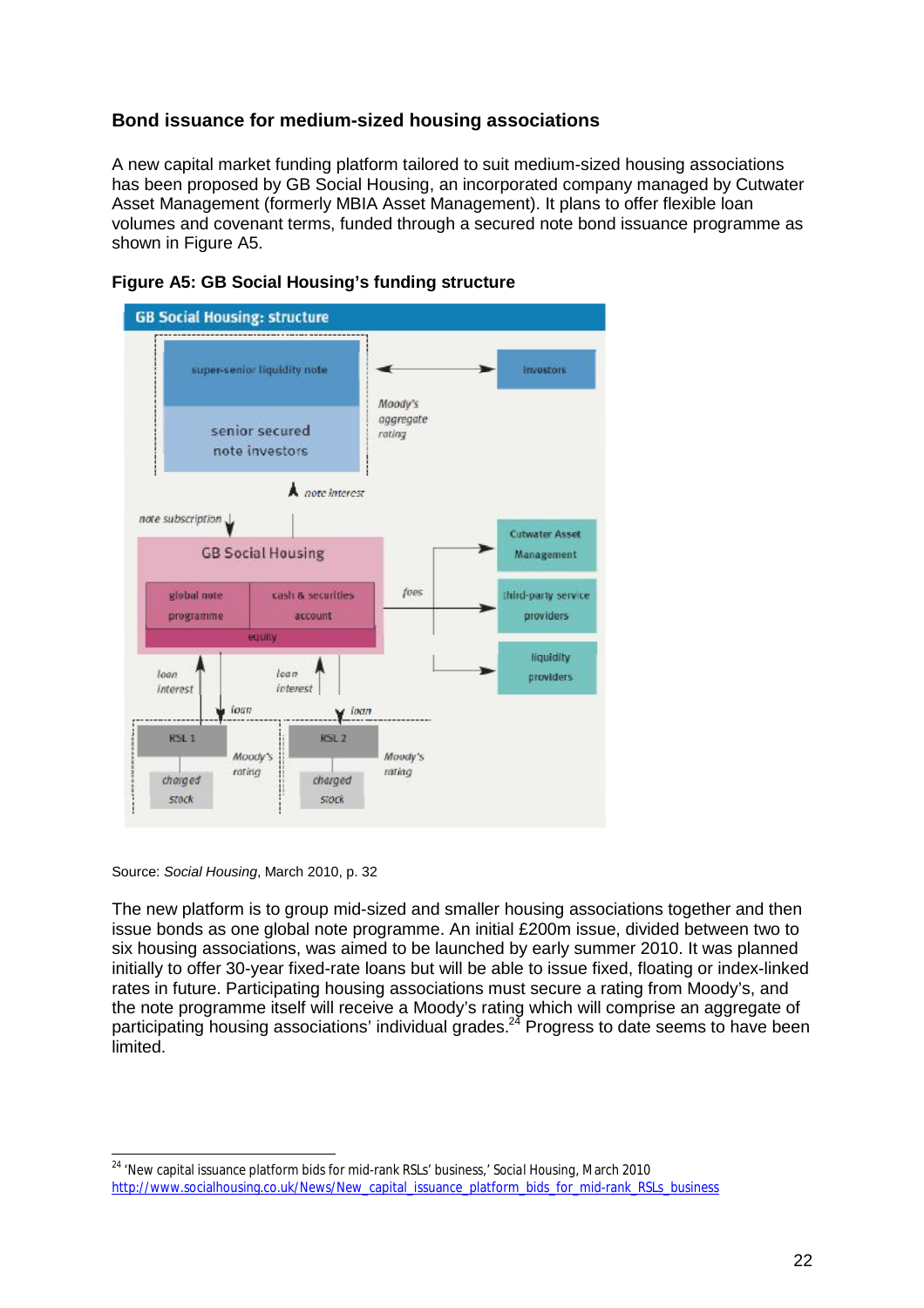# **The Housing Finance Corporation (TFHC) bonds**

THFC administers bonds targeted at the provision of affordable housing through housing associations. The first TFHC bond was issued in 1987 for £30.75m for six housing associations. THFC recently issued Euro-bonds on behalf of housing associations to fund affordable housing.<sup>25</sup> THFC's bonds are typically bought by institutional investors such as life companies and pension funds.

## **Revolving Land Bank Funds (LBF)**

Local authorities establish LBFs to acquire sites, take forward any required remediation work and put the necessary infrastructure in place to enable housing and other development. Revenues raised from the sale of sites, and any developer contributions, could be used to pay back into the fund, thereby facilitating further investment and development.

An LBF was set up in 2005 by Highland Council, supported by a £5m grant from the Scottish Executive which was matched by the Council (drawn from council tax receipts from second homes). The fund has provided 'soft loans' to the Highland Housing Alliance to finance the purchase of sites and subsequent infrastructure investment. It has also provided both repayable and non-repayable grants to the housing association sector to fund land acquisition and contribute to the cost of housing development. The Alliance has used funds from the LBF to buy and service land that is then sold to the housing association sector and the private sector. Loans are repaid to the LBF and surpluses retained for future investment. The Highland LBF has been subsequently grown through hypothecation of council tax on second homes and from land trading surpluses. By August 2008, the LBF stood at £15.5m, with outstanding commitments of just under £4m. A total of £12.8m m had been loaned since March 2005, of which around £7m had been repaid (CIH Scotland, 2011).

Strengths: A revolving fund provides a way of enabling land and infrastructure to be made available for new development on a rolling basis.

Weaknesses: Timing is crucial when establishing LBFs as markets are cyclical. The Highland Council LBF was established when land and property markets were inflating rapidly. The scope for generating surpluses on land and property deals is more limited now than in the period 2005–2007.

#### **Investment from pension funds/sovereign wealth funds**

Institutions have already been investing in affordable housing through social housing bonds. However, institutional investors, in particular pension funds and life companies, but also potentially sovereign wealth and opportunity funds, typically require a yield of around 7% on their investment. Indications suggest that investment performance for residential let properties in England has provided a return well below this rate, at approximately 3.5%. Recent volatility in the financial markets and diminished opportunities for such a high level of return on investment has resulted in an increased appetite for lower-yield, but more secure, returns (Williams et al, 2011).

Recently, housing associations have increasingly been seeking many different types of investors from as many different jurisdictions as possible to diversify their sources of private fund. For example, Places for People (with 62,000 homes) raised £76m on the US bond

 <sup>25</sup> 'TFHC £80 million bond issue starts autumn finance season,' *Social Housing*, September 2008.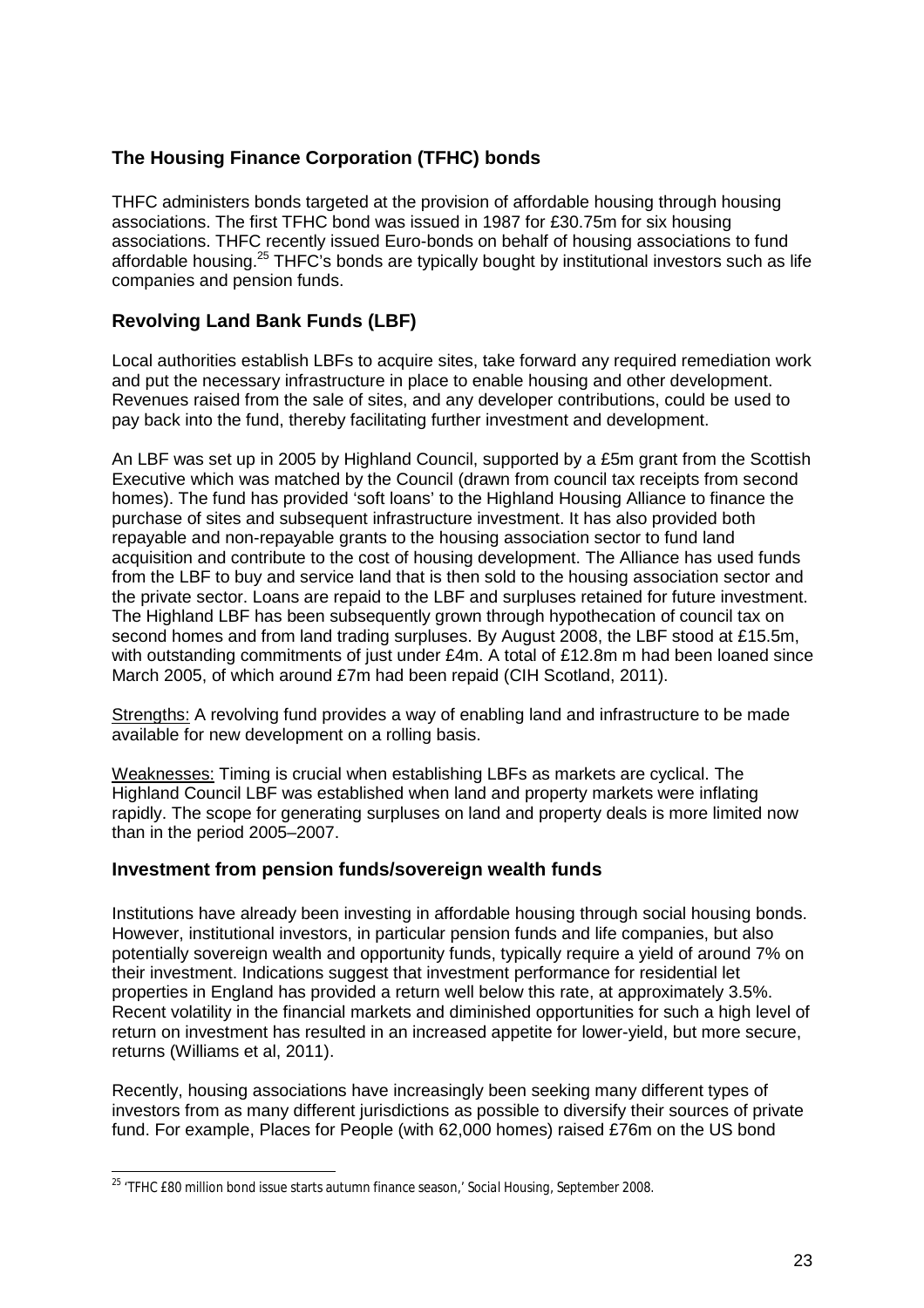markets in April 2011 and another £76m on the Japanese bond market in May 2011. It is now actively looking at Chinese pension funds and insurance companies in China and the Middle East.<sup>26</sup>

#### **Sale-and-leaseback – housing association deal with pension fund**

Housing associations represent 'an ideal instrument' for pension funds and other institutional investors.<sup>27</sup> A recent example is the introduction of sale-and-leaseback deal by Derwent Living with pension fund manager Aviva.

Derwent Living has become the first social landlord to sign up with the fund in a deal worth £40–45m with Aviva. Aviva will give Derwent a 50-year lease over the properties it sells to the fund, in exchange for which Derwent will pay Aviva 4% of the gross purchase cost per year, increasing annually at the rate of retail price inflation (RPI). The freehold will revert to the landlord at the end of the term for a nominal re-purchase price of £1, meaning that effectively the asset amortises to zero over time.<sup>28</sup>

#### **Figure A6: Sale-and-leaseback funding**



Source: *Social Housing*, July 2011, p. 3

Strengths: Such model will provide 20- to 30-year income streams, indexation and highly secure cash flows to pension fund trustees.

Weaknesses: Most associations are likely to find it difficult to find pension fund partners to enter into sale-and-leaseback deals.

<sup>26</sup> 'Landlord heads to China and Middle East for funds,*' Inside Housing*, 4 November 2011

<http://www.insidehousing.co.uk/finance/landlord-heads-to-china-and-middle-east-for-funds/6518812.article>

<sup>27</sup> 'Social Housing: The foundations of an investment opportunity for pension funds,' Redviews, 9 June 2010. <http://www.redington.co.uk/Redington/Media/PDFs/redviews/RedViews-Social-Housing.pdf>

<sup>28</sup> 'Derwent Living pioneers re-introduction of sale-and-leaseback with £45m Aviva deal,' *Social Housing*, July 2011, p. 3.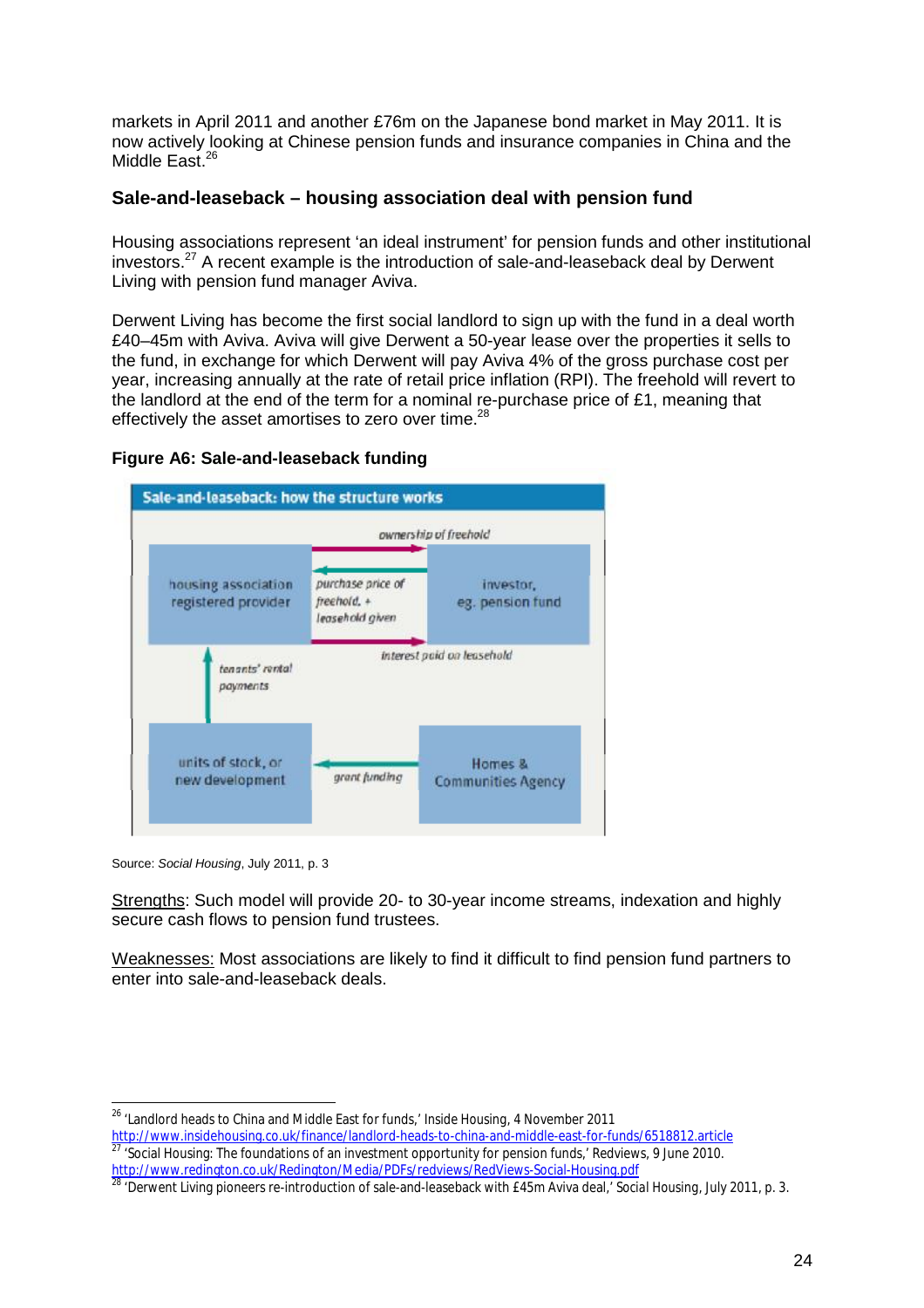# **2. Charity and ethical investment sources**

# **Community Land Trusts (CLT)**

A CLT is a mechanism for the long-term ownership of land by the local community. Through the CLT model, local residents could be able to purchase a home or an equity share in a home by only needing to pay for the costs of the construction (not the land value). The community could retain a stake in the home, in the initial years at least, through their ownership of the land the home was built on. The CLT could potentially also place some conditions on who the owner could sell their home on to in the future.

One example is the Stonesfield Community Trust in Oxfordshire, which is a charity established 25 years ago that now owns 14 dwellings let at affordable rents to people on a working income. It also owns the village post office and the village pre-school. Stonesfield Community Trust is working with Gloucestershire Land for People, an umbrella body for community land trusts in Gloucestershire, and Bibury Parish Council to launch a Community Bond to allow Arlington Mill to be bought and owned by the community. The mill building would be converted into workspace studios with living accommodation attached, for craftspeople 'living over the shop', which would bring increased employment and economic activity to the village. The proposed development would also provide a living display of the mill's history and machinery. Finally, if possible, they are looking to restore the old mill wheel and use it to generate electricity. The Community Bond would be needed to pay the cost of acquiring the building.<sup>29</sup>

Strengths: Christman notes that CLTs have made some new rural housing more affordable (Christman 2010). Access to affordable homes in this way and the potential economic spinoffs could, particularly in rural areas, act as an incentive for families and young people to remain in the area. Approaches might also involve financial arrangements which linked residents into the collective value of their homes. These might allow them to benefit from any local house price increases, with opportunities to accumulate equity shares in the value of the homes owned mutually by the residents.

Weaknesses: The number of homes provided by CLTs is very small.

# **Charity Bank and Triodos**

Charity Bank finances a range of charitable initiatives including the provision of rural affordable housing. Savers and investors in Charity Bank receive competitive interest rates and can be either individuals or limited companies (Dunmore, 2009).

A number of housing associations in England have borrowed from ethical bank Triodos. Triodos is a public bank based in the Netherlands with offices in the UK. The bank primarily restricts its lending to businesses judged to be of social or environmental benefit. Triodos agreed nearly £100m of new loans with housing associations during 2009, making lending to associations the bank's largest growth area during this period.<sup>30</sup> It is reported that Triodos will not lend more than £30m to individual housing associations, which may rule out the largest housing associations.

 <sup>29</sup> *What other specialist delivery vehicles can provide affordable housing?* Local Government Yorkshire and Humber 2011 <http://www.deliveraffordablehomes.co.uk/coreareas/fundingoptions/q6/>

<sup>30</sup> 'Ethical bank lends £100m to housing,' *Inside Housing*, 19 March 2010. <http://www.insidehousing.co.uk/ihstory.aspx?storycode=6509037>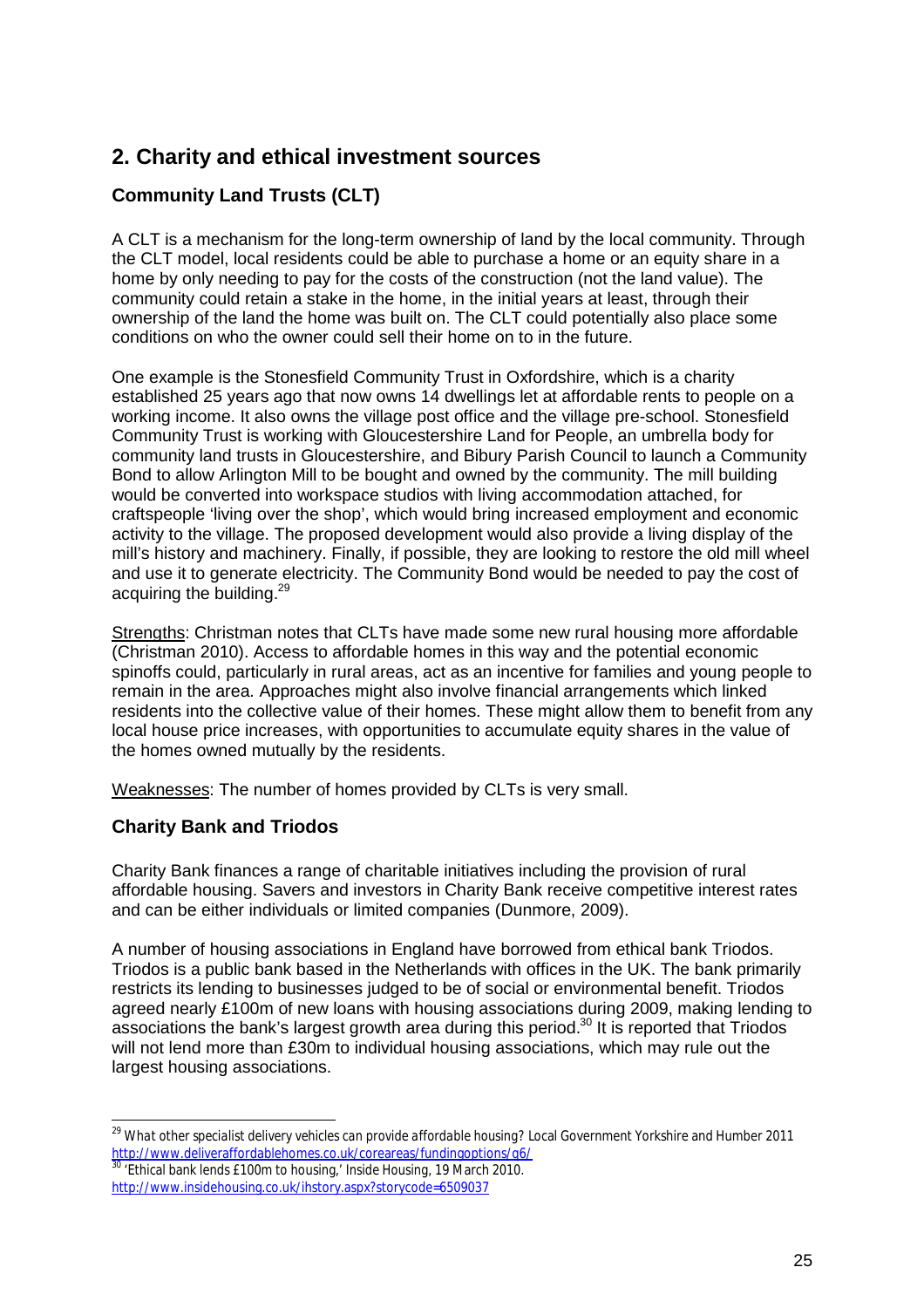Strengths: The focus of these banks is on small to medium housing associations with around 6,000 homes or fewer. For example, Triodos Bank provided Cornwall Rural Housing Association with a structured £2m loan and a £900,000 revolving loan facility.<sup>31</sup>

Weaknesses: The number of loans provided to housing associations is very small.

# **3.European and international funding models**

Since the mid-2000s there has been a return to more supply-side strategies to improve the delivery of affordable housing.

# **Austria – Housing Construction Convertible Bonds**

In 1993, the Austrian Government passed the Housing Construction Subsidy Act to create a new system of housing finance. A protected circuit of capital involving the sale of Housing Construction Convertible Bonds (HCCB) via housing banks was set up to channel investment into new affordable housing. The Austrian tax office offers progressive incentives for purchasers of HCCB and requires that any funds raised by housing banks through the sale of bonds have to be used to finance approved limited profit housing projects by registered social landlords, in the form of lower interest capital market loans.

Housing bonds are now a standard part of financial investment portfolios in Austria. Funds raised from the sale of bonds must be invested in approved projects, with size, construction cost and rent limits. Between 1993 and 2003, six housing banks raised €6bn via the sale of housing construction bonds and these funds were channelled into the production and renovation of around 120,000 affordable dwellings by limited profit housing associations (Milligan et al, 2009).

# **China – sale of the use right of publicly owned land**

 $\overline{a}$ 

Land in China is owned by the state and developers purchase land-use rights from local governments on a leasehold basis (Zhu, 2005). A system of housing property rights has evolved out of the initial sale of land-use rights. These included the right of households to acquire full property rights and to sell properties and retain (post-tax) profits.

The sale of the use right of publicly owned land to the private sector plays an increasingly important role in raising finance for public projects in cities where governments are empowered with greater control over land. In the early phase of the centrally planned period (1949–62), the central government was the sole planner and financier of urban infrastructure projects and city governments functioned as executors of the central plans under the state's monopoly of fiscal revenues. In 1962, the central government permitted 66 big cities to retain three types of taxes (industrial and business tax, public utility additional tax and real estate tax) as the funding of urban construction. In 1978, the central state allowed cities to retain 5% of industrial and business profits as special funding for construction and maintenance of municipal utilities. In 1985, the city maintenance and construction tax was implemented to substitute for the retention of industrial and business profits. Since 1987, land-based financing has become an important source of funding urban infrastructure. Shenzhen, Guangzhou, Tianjin and Shanghai were the first batch of cities permitted to sell the use right of state-owned land through open auction or competitive tendering. Of the incomes generated from the conveyance of land use rights, 40% were escrowed to the central

<sup>&</sup>lt;sup>31</sup> Case study: Helping provide low-cost, high quality homes <u>http://www.triodos.co.uk/en/business/who-we-finance/social-</u> housing/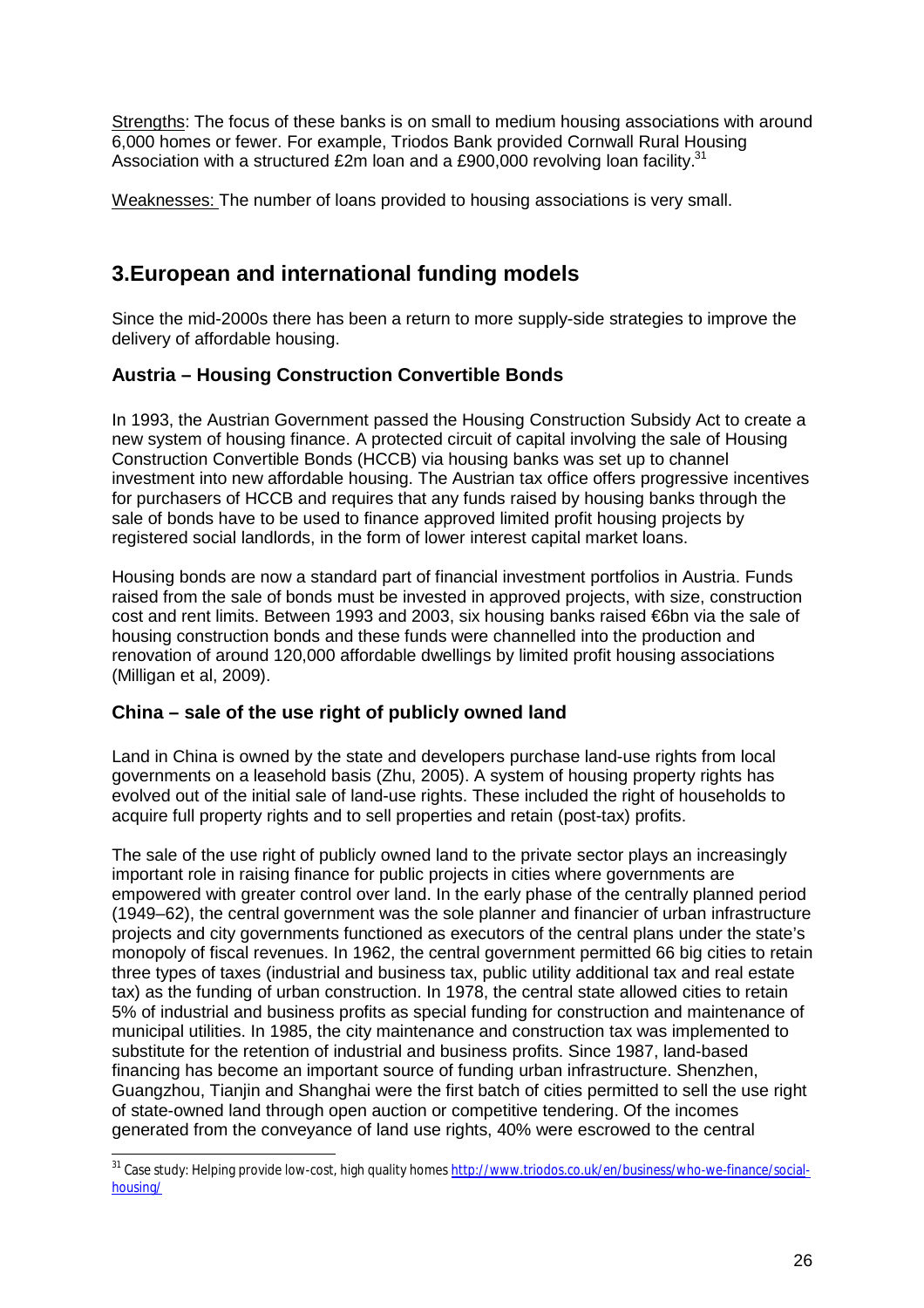government and the city government was allowed to keep the remainder. In 1992, the BOT (build–operate–transfer) arrangements were introduced. Under the BOT contract, a foreign firm contributed the initial capital cost of the utility and operated it under the oversight of the relevant authorities for a fixed period, ultimately transferring the utility to the municipal government (Wang et al, 2011).

Diverse financing sources, which include taxes and grants, administrative fees, loans, resource incomes and self-raised funds, are accessible to relevant governmental departments or project investors. In many urban infrastructure projects, the government bodies may act as investors, regulators, operators, facilitators, managers and evaluators. Based on the main source of investment and the main actor to manage urban infrastructure projects, three financing modes can be identified (Wang et al, 2011):

- Government-led financing the use of budgetary public money (mainly from taxes, grants and administrative charges/fees) to fund urban infrastructure.
- State-owned enterprise-led financing the use of unconventional funds by quasipublic entities in the form of Urban Investment and Trust Corporations (UITCs) to finance urban infrastructure. Almost all cities have established UITCs, first as a vehicle to attract outside capital but later as an omnibus financial arm of city government. Organisationally and operationally, the UITC can be regarded as a shareholder company. However, the primary shareholder is the city government. The chairmen of the board or the chief executives of the corporation come from the city government. The UITC is authorised to raise unconventional funds through market-based instruments, and invest in and recoup from public utilities operations. The UITC acts as a representative of the Government and interacts with private enterprises to make such financing work. Currently, common arrangements for public–private partnerships are build–operate–transfer (BOT) or build-transfer (BT).
- PPP-led financing mainly targets projects that possess potential for self-finance.

In addition to the expansion of regular taxation sources, market-based financing instruments, particularly in the form of 'the monetisation of land', open up new venues for city governments to go beyond budgetary constraint to mobilise resources. Even though the central Government sets statutory restrictions on land-dependent financing, city governments have a strong fiscal incentive to circumvent the central regulations. Local governments also rely heavily on land leasing and taxation on real property transactions in funding public expenses of urban infrastructure (Tang et al, 2011).

#### **France – Livrét A saving scheme**

French social housing is built and managed by 563 public offices and privately run companies known as Habitation à Loyer Modéré (HLM). Their performance is controlled by the Ministry of Housing and Finance, which can force mergers in the event of noncompliance. These organisations manage an average of 7,400 dwellings, and are limited profit (4% return) organisations whose rents are linked to costs of construction and finance and who are exempt from company tax (Milligan et al, 2009).

The mains sources of public funding are:

- Direct contributions from the national budget for construction subsidies and individual allowances
- The primary lender of finance loans, the Caisse des Dépôts et Consignations (CDC), which provides funds from the Livrét A fund (a savings fund with regulated interest rate and not subject to tax). The Crédit Foncier de France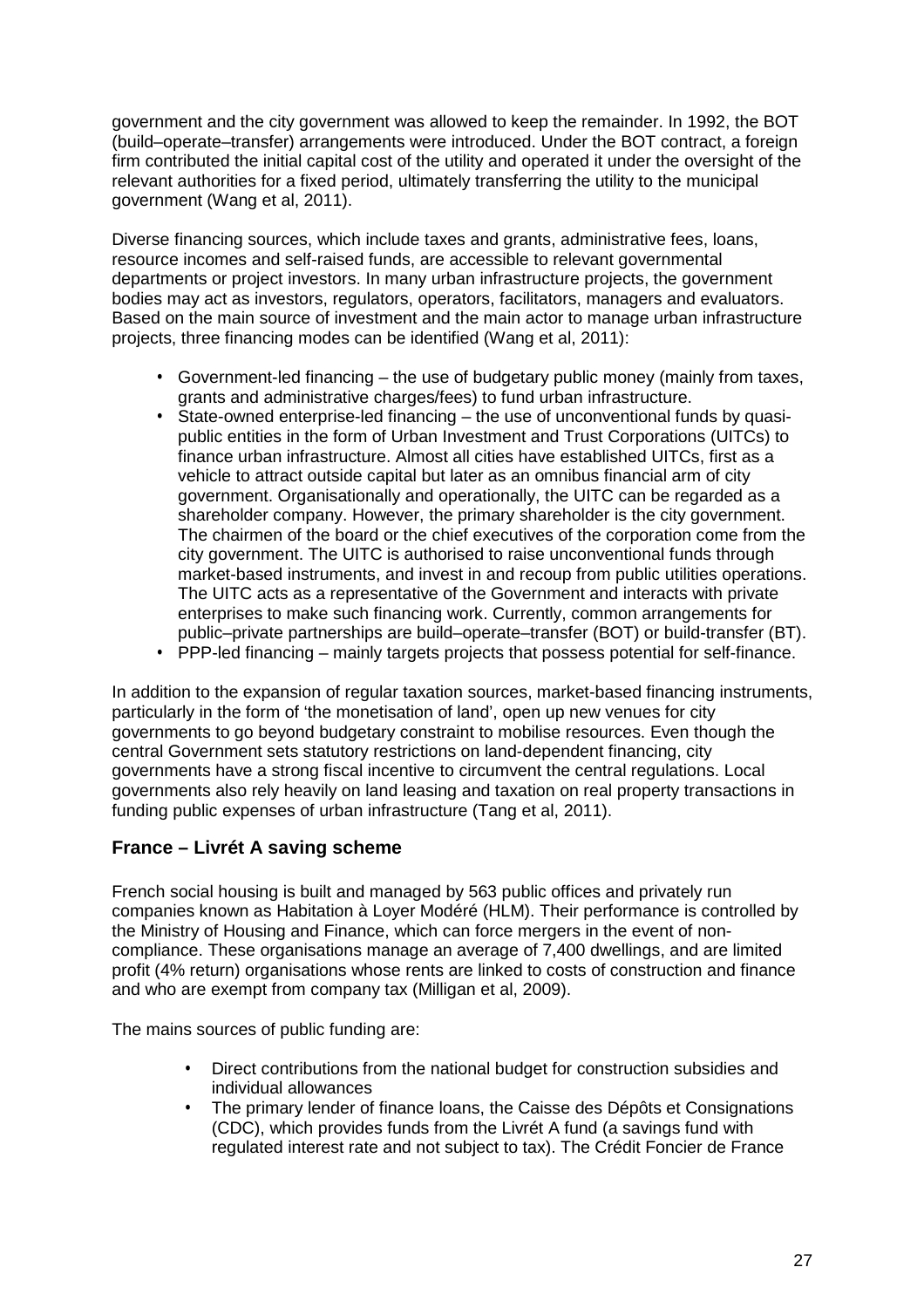and the Comptoir des Entrepreneurs are also involved. These are both specialised financial institutions from the private sector

- The employers' contribution (the so-called 'one per cent housing contribution'), which was designed to promote housing for employees. These funds are used for loans and for grants and to promote rental accommodation or home ownership
- Local authorities. Most of the time local authority contributions take the form of supplementary funding, topping up that provided by the French Government. (Milligan et al, 2009)

The key components of social housing finance in France on the supply side incorporate state subsidies (3%), local authority subsidies (7%), CDC off-market loans (70%) and other commercial loans (13%; Milligan et al, 2009).

A number of tax provisions promote lower social housing costs. These include a lower sales tax for social housing construction (5.5% instead of 19%) and eligibility for land tax rebates, as well as collateral provided by local authorities.

The most significant proportion of social housing finance is provided by off-market loans which are pooled by CDC from French Livrét A savings scheme. The French scheme converts short-term deposits into low-interest long-term loans for social housing. Every French household has the right to open a tax-free Livrét A Savings Account at their local bank (since 2009 all banks; formerly only at two savings banks and the post bank), depositing up to €15,300 (which has been capped since 1990), with the average deposit being €3,000. Their savings are pooled by a state-owned financial intermediary known as the Caisse des Dépôts et Consignations (CDC), which pays a fee to the banks for collecting the funds and a defined interest rate.

#### **Figure A7: The Livrét A savings scheme**



Source: Milligan et al, 2009, Fig. 12

As the deposits in the tax-free Livrét A Savings accounts pooled by CDC are guaranteed, amidst global financial turbulence there has been a rush to deposit savings in them, increasing the amount of funds available for social housing development. According to the Principal Economist for CDC:

For 50 years we have transformed short-term deposit savings (which are 8% of financial assets of households in France) into long-term loans (15 to 50 years) for financing rental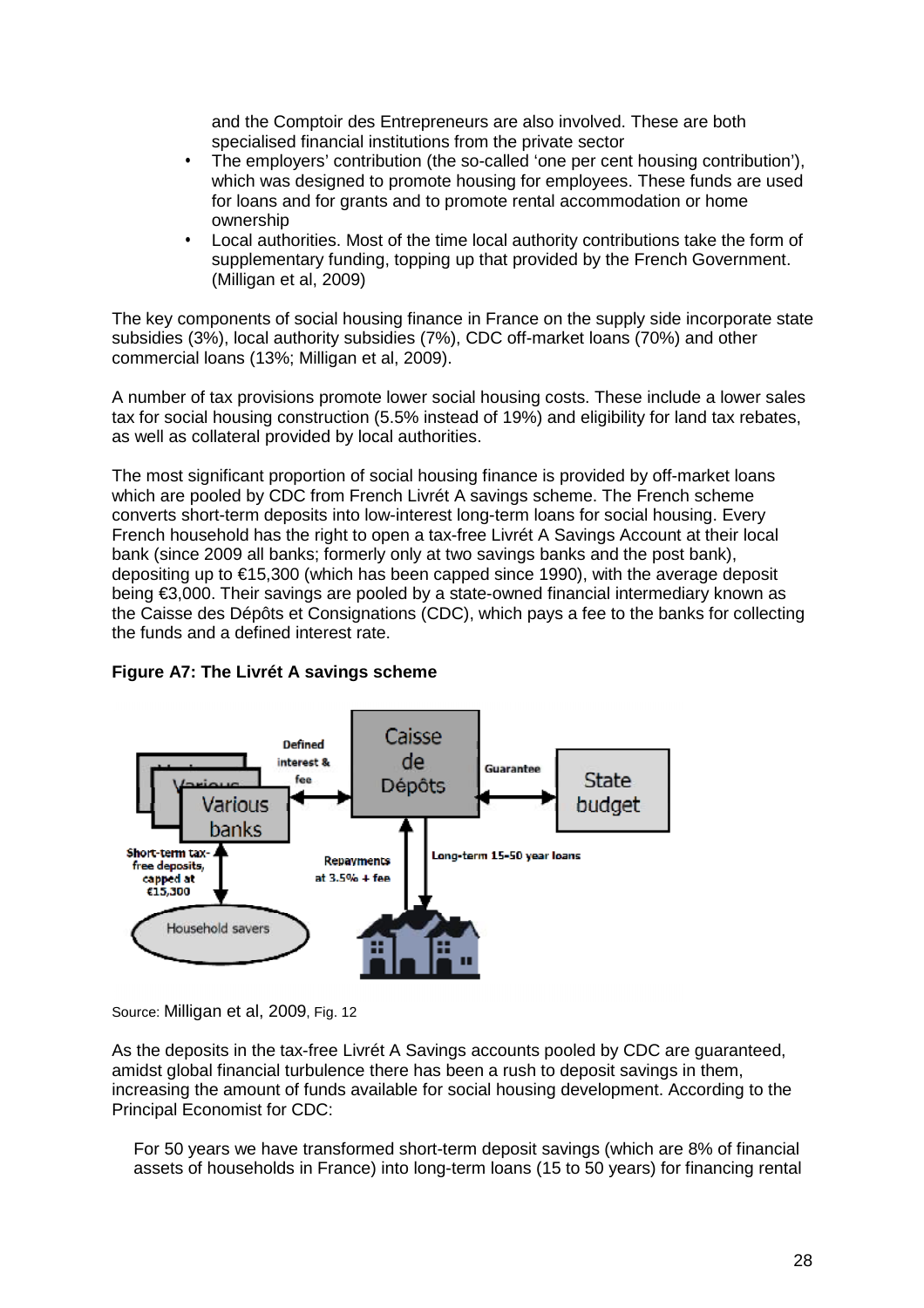housing and urban renewal. And this has not changed much, recent changes are more adjustment to European Union regulations and better tuning of the system, which is rather robust in the present financial world turmoil.

(J-P Schaefer, CDC, March 2009 cited in Milligan et al, 2009).

## **Hong Kong – self-finance public housing sector**

In Hong Kong there are approximately two million people (about 30% of Hong Kong's population) living in 700,000 public rental flats provided by the Hong Kong Housing Authority. The Hong Kong Housing Authority has been entirely self-financed since 1987, when the Government injected an interest-bearing permanent capital of HK\$16.4bn to the Authority (Chiu, 2010). The Government has continued to provide free land for building public rental housing, and land at cost price for the construction of subsidised home sale schemes. Before the suspension of the subsidised home sale schemes in 2001 and their termination in November 2002, the Housing Authority had three major sources of regular income to support the operation of its public housing programme:

- Sale proceeds under the subsidised home ownership schemes.
- Rental incomes from the commercial properties associated with housing projects.
- The rental income from public rental housing.

Although the Housing Authority had to subsidise the operation (mainly building management and maintenance) of public rental housing amounting to HK\$230 per flat (Chiu, 2010), the overall income covered the expenditure because of the large surplus margin of home sale schemes, with the exception of the Tenant Purchase Scheme introduced in 1998.

The termination of all subsidised build-for-sale schemes in November 2002 removed a major source of income, ushering in a new phase of financial arrangements between the Government and the Housing Authority. It was decided that the Housing Authority would sell most of its retail properties and car parks to a listed company set up for the purpose of owning and operating these properties for the continued fulfilment of the statutory requirements (as stated in the Housing Ordinance) of meeting the daily needs of public housing residents. The proceeds from the sale, amounting to US\$4.345bn, has been generating investment income for the Housing Authority to support the operation of the public housing programmes (Chiu, 2010).

#### **Singapore – the compulsory social security savings fund**

Singapore has the largest proportion of the population living in public housing in the world  $-$ 85% since 1985, with the majority (95%, or nearly 3m people) owning the flat they occupy. Such a large scale of public housing provision can be attributed to the use of the Central Provident Fund (CPF) as an instrument of housing finance. The CPF is a state-managed employees' compulsory social security savings fund which was set up in 1955. The contribution rates peaked at 25% of wages for both employers and employees from 1984 to 1986 (Phang, 2001). The contribution rates have varied depending on economic conditions and have on occasion been used as an instrument to control wage costs. Each year the Singapore Government will increase its CPF along with the growth in the economy, and this policy enables the Government to avoid inflation.

Initially, the Government ran the CPF savings programme specifically for retirement funding. These fairly substantial forced savings may be withdrawn at age 55 or earlier for various approved purposes. Between 1968 and 1981, they could be withdrawn for purposes of down-payment, stamp duties, mortgage and interest payments incurred for the purchase of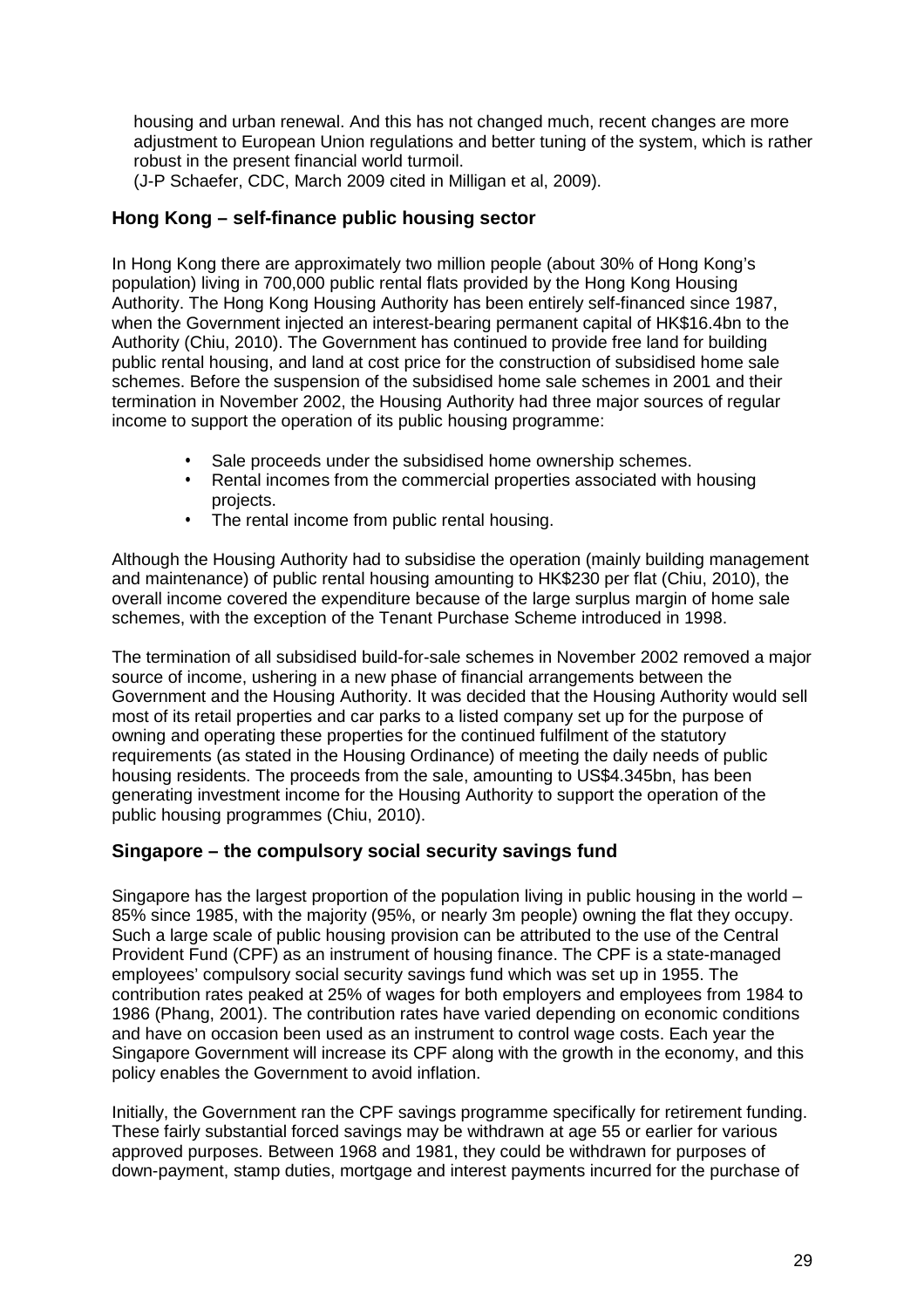public-sector-built housing. In 1981, the scheme was extended to allow for withdrawals for mortgage payments for the purchase of private housing. During the past decade, rules governing the use of CPF savings have been gradually liberalised to allow for withdrawals for medical and education expenses, insurance and investments in various financial assets.

Through the CPF the Government also finances the public housing programme provided by the Housing Development Board (HDB). The CPF operates in a circuit in which financial resources are channelled from the public via the CPF to finance the construction of public housing, which the public, in turn, purchase using their CPF savings. CPF savings make up the bulk of national capital formation and have allowed the Government to amass substantial foreign reserves. A proportion of this has been channelled towards investment in public housing. CPF funds are also used to purchase government bonds that are partly used to finance loans and subsidies to the HDB. These set-ups allow the Government to draw from the savings of the public to finance public housing. The HDB can thus avoid the expensive interest rates of commercial lending institutions.

#### **Switzerland – the guaranteed cooperative housing bond**

The Swiss non-profit sector is small. There are more than 1,700 associations and cooperatives which contribute 8% of all dwellings (up to 20% in urban areas) and 14% of rental accommodation. State ownership of public housing is limited – around 3%. Providers are typically small and self-managed (<100 dwellings) but there are around 30 larger social landlords with 4,000–5,000 dwellings each.

The only government subsidy to the public housing sector is the provision of land at discounted prices for sale or lease by public landholders. Beyond this important subsidy, there are no public loans or grants for construction. Thus, new projects and renovations are primarily dependent upon private finance.

The following innovative instruments have emerged from cooperatives to fund their housing projects (Milligan et al, 2009):

- A revolving fund financed by the state but operated by the sector
- A bond-issuing cooperative which draws private funds at lower interest rates towards its not-for-profit members by profiting from federal guarantees
- Federal collateral security granted to a mortgage guarantee cooperative established by the sector itself, which can also reduce the cost of lending for non-profit builders.

The Swiss Bond Issuing Cooperative (BIC) was established in 1990 to raise funds for notfor-profit housing entities that have formed a cooperative. The BIC pool allows smaller notfor-profit builders to join together, improving their access to finance on more favourable terms. In this way, it plays a leading role in financing small non-profit housing projects. It has about 350 members and has helped to finance approximately 877 projects to supply 30,000 dwellings. Institutional investors such as pension funds and insurance companies are attracted to BIC bonds by the state guarantee and high credit rating (AAA; shown in Figure A8).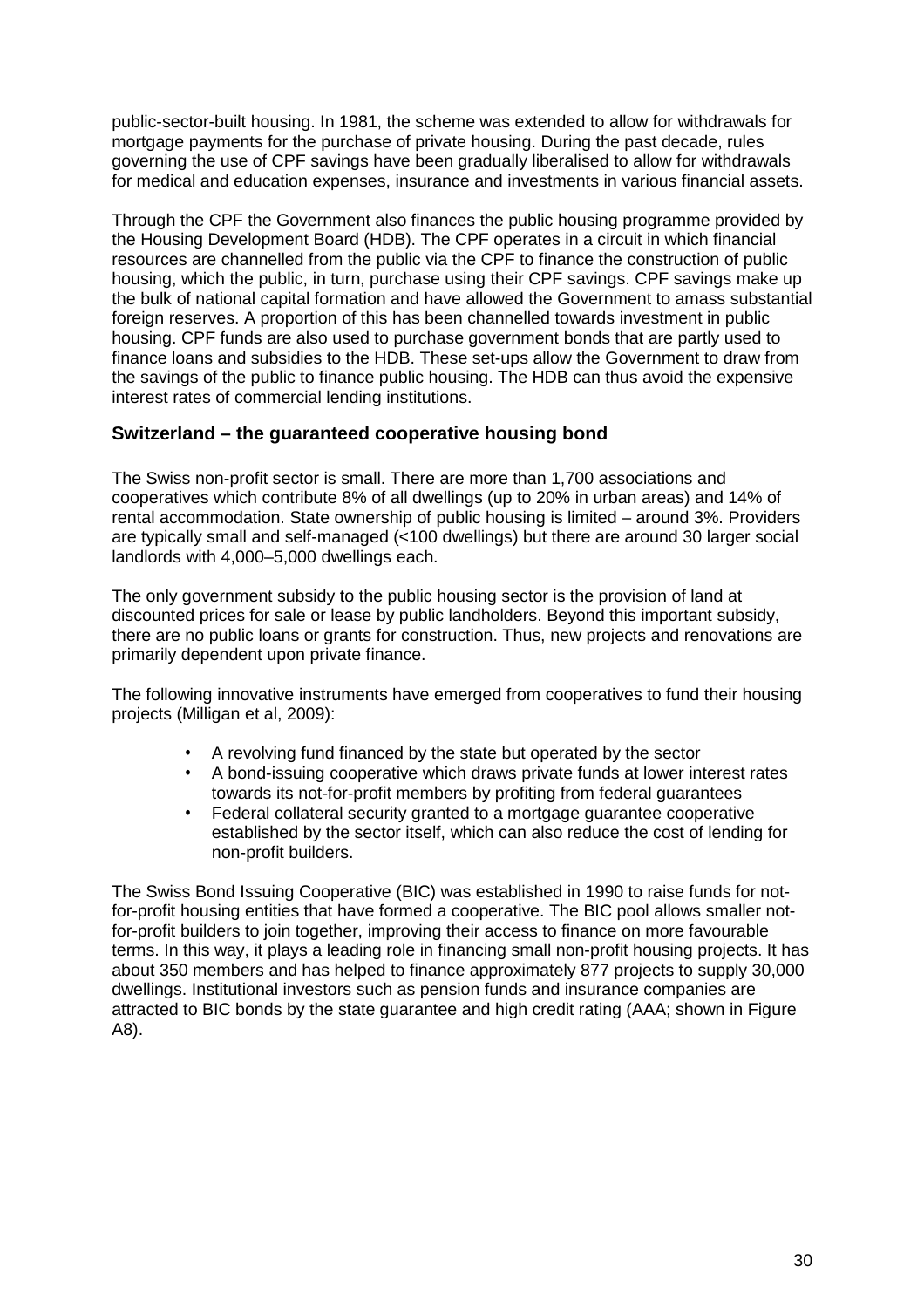

**Figure A8: The Swiss bond-issuing cooperative**

Source: Milligan et al, 2009, Fig. 11

# **Summary of European/international funding models**

|  |  | Table A2: Models of financing affordable housing supply in Asia and Europe |  |  |  |  |  |  |
|--|--|----------------------------------------------------------------------------|--|--|--|--|--|--|
|--|--|----------------------------------------------------------------------------|--|--|--|--|--|--|

| Austria     | 'Structured<br>finance<br>model'                       | Long-term low-interest public loans and grants, combined with<br>commercial loans raised via Housing Construction Convertible<br>Bonds and developer/tenant equity sustains a tightly regulated<br>form of cost rent limited profit housing. Production supported by<br>municipal land policy and land banking.                                               |
|-------------|--------------------------------------------------------|---------------------------------------------------------------------------------------------------------------------------------------------------------------------------------------------------------------------------------------------------------------------------------------------------------------------------------------------------------------|
| China       | 'Sale of land<br>use right<br>model'                   | The sale of land use right of publicly owned land to the private<br>sector is used to raise finance for public projects. Also, Build-<br>Operate-Transfer arrangement was introduced to ask private<br>firm to contribute the initial capital cost of the utility and operated<br>it under a fixed period, then transferred the utility to the<br>Government. |
| France      | 'Savings<br>scheme<br>model'                           | Tax-free household savings scheme finances off-market loans to<br>HLM providers alongside state and local subsidies, tax<br>incentives and other loans. Land provided by local authorities<br>and development contributions.                                                                                                                                  |
| Hong Kong   | 'Self-finance<br>model'                                | The operating cost of public housing is cross-subsidised by the<br>sale proceeds from the subsidised home ownership schemes<br>and rental incomes from commercial properties associated with<br>housing projects.                                                                                                                                             |
| Singapore   | 'Compulsory<br>social<br>security<br>savings<br>model' | The compulsory savings programme to fund the operation of the<br>large-scale public housing programme and the provision of<br>mortgage finance to home buyers.                                                                                                                                                                                                |
| Switzerland | 'Cooperative<br>finance<br>model'                      | Commercial loans, loans from a bond-issuing cooperative,<br>revolving loans, and own equity and supported by municipal<br>urban policy and land banking. A liberal rent policy allows<br>landlords to raise rents to recover costs, including changing<br>financing costs.                                                                                    |